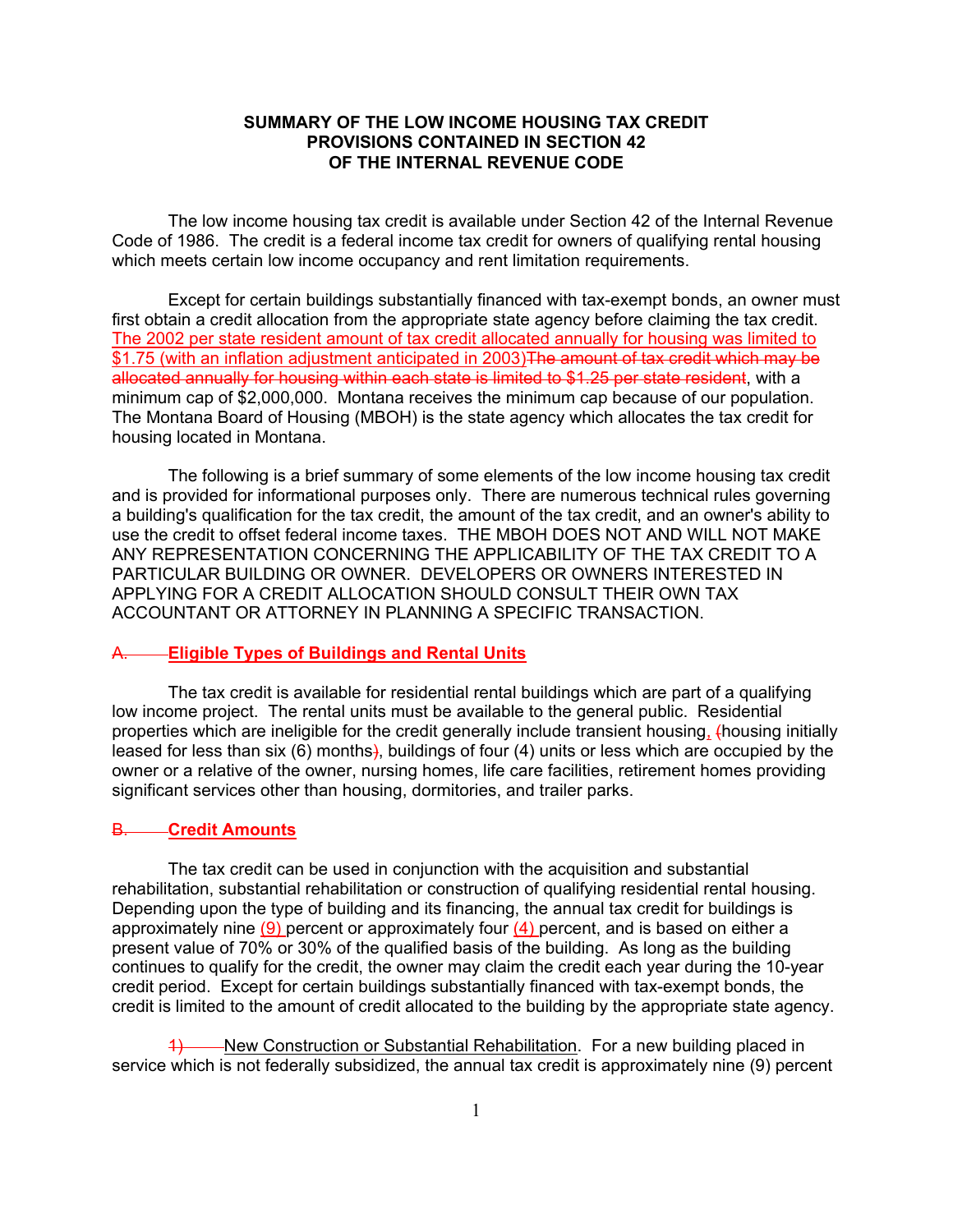of the building's qualified basis. The annual credit percentage for new buildings placed in service which are not federally subsidized will be set in such a manner that the credit's present value over the 10-year credit period will equal 70 percent of the building's qualified basis. If an owner substantially rehabilitates a building (basically by incurring rehabilitation expenditures the greater of either \$3,000 per rental unit or an amount which is not less than 10% of the adjusted basis of the building during a 24-month or shorter period), the rehabilitation expenditures are treated as a separate new building for purposes of the tax credit.

#### 2) Federally Subsidized Buildings.

 For new buildings receiving a federal subsidy, the annual tax credit is approximately four (4) percent of qualified basis. The annual credit for federally subsidized new buildings placed in service will be set in such a manner that the credit's present value over the 10-year credit period will equal 30 percent of qualified basis. These credit percentages also apply to federally subsidized, substantial rehabilitations treated as new buildings.

A federal subsidy is a loan of federal funds provided directly by a federal agency or indirectly by a local or state governmental entity where the interest rate on the loan is less than the applicable federal rate (which is based on prevailing interest rates on federal obligations). Financing provided by state or local governments, the interest on which is exempt from federal income tax under Section 103 of the Internal Revenue Code, is also considered a federal subsidy. A Farmers Home Administration Section 515 loan is an example of a federal subsidy. Section 8 rental "certificate" or "voucher" subsidy is not considered to be a federal subsidy.

3) **Acquisition and Substantial Rehabilitation.** For an existing building which is acquired and substantially rehabilitated, the tax credit will be approximately four (4) percent for qualified acquisition costs and approximately nine (9) percent for the qualified substantial rehabilitation costs, provided that the rehabilitation is not federally subsidized. For such buildings, credit will be at a level providing a present value of 30 percent or 70 percent, respectively.

### C. **Project Requirements**

1) Qualifying Buildings. In order to qualify for the tax credit, an eligible building must be part of a qualifying low income project.

 $2$ ) Targeting. A project is a qualifying low income project only if it meets one of the following two requirements:

1.  $(H)$  at At least 20% of its units are rent-restricted- and rented to households with income at 50% or less of area median gross income, adjusted for family size (the "20-50 test")(Maximum rent is calculated at 30% of 50% Area Median Income); or

<del>(ii)At at</del> least 40% of its units are rent-restricted- and rented to households with income at 60% or less of area median income, adjusted for family size (the "40-60 test")(Maximum rent is calculated 30% of 60% Area Median Income).

The owner must make an irrevocable election between the 20-50 test and the 40-60 test. Regardless of the election made, the credit is only allowed for the portion of the building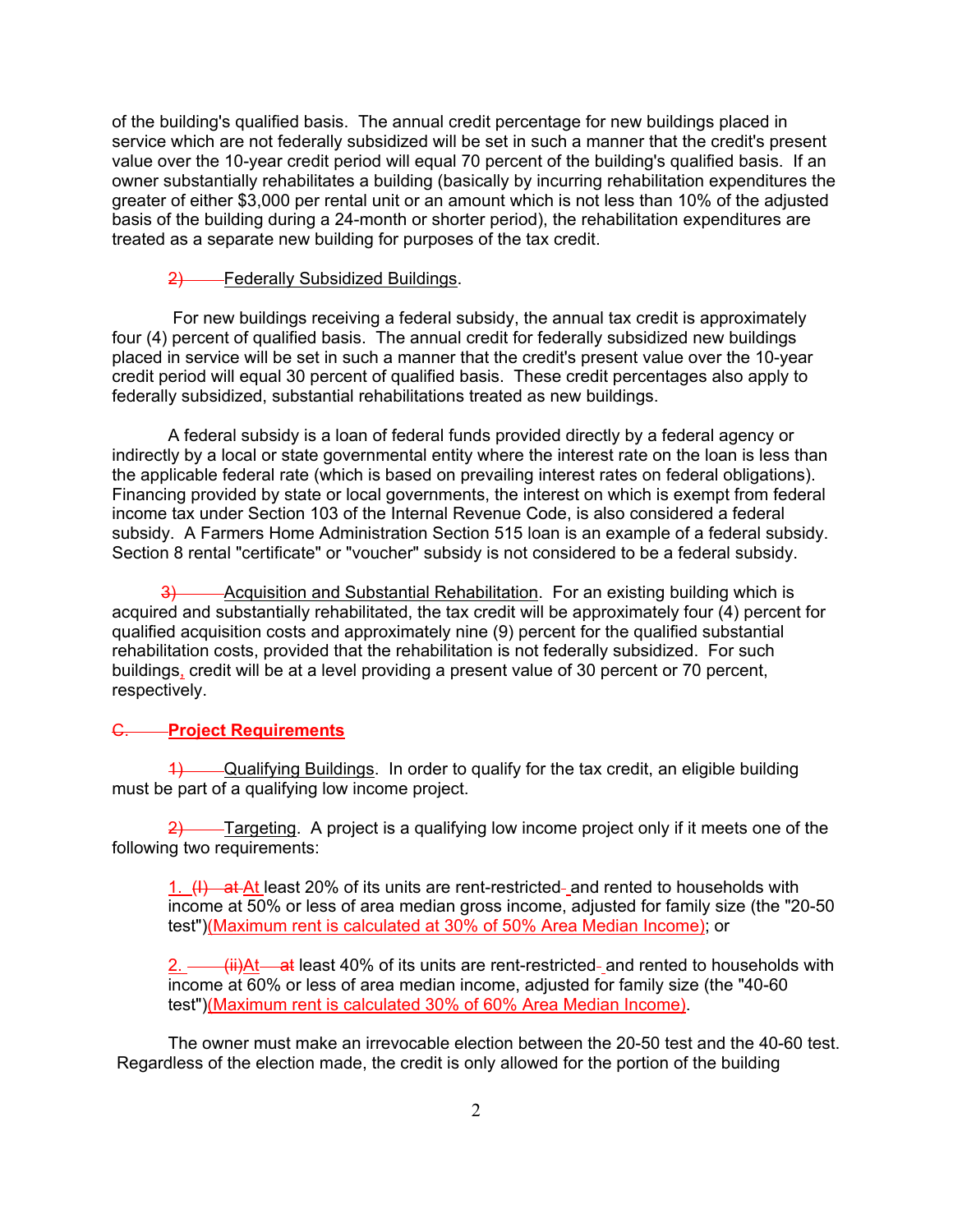dedicated to low income use (for example, if the owner elects the 40/60 test and only 40% of the units are low income, the owner would qualify for tax credits on 40% of the eligible basis as defined in this summary).

3) Rent Limitation. Gross rent for each low income unit may not exceed 30% of the applicable income ceiling (30% of 50% of median or 60% of median, as applicable, calculated based on the number of bedrooms in the unit). Gross rent includes the rent paid by the tenant, including utility costs, but excludes Section 8 or other federal rent subsidies. If the tenant pays utilities directly, the maximum rent must be reduced by a utility allowance.

### D. **Compliance Period**

Owners must continue to meet the credit requirements for a 15-year period, --- five years beyond the 10-year credit period. Failure to comply, or reduction in thereducing the number or floor space of the low income units or reducing floor space for on which the credit is based during the 15-year compliance period, will result in a recapture, with including non-deductible interest, of at least a portion of the credits taken previously by the owner.

To be eligible for Section 42 credits, a building must be subject to an extended low income housing commitment between the owner and the state agency, executing a 30 year extended use agreement with an option to sell the project at year fifteen (15). The owner must meet compliance criteria for the full extended use agreement.

### E. **Qualified Basis**

1) Credit Calculations. To calculate the credit each year, the taxpayer applies the applicable credit percentage to the qualified basis of a qualifying building. The "qualified basis" is that portion of the "eligible basis" attributable to low income units in the building.

 $\frac{2}{2}$  Eligible Basis. Eligible basis of a qualifying building is generally the same as its adjusted basis for tax purposes, determined at the time the building is placed in service. Generally, eligible basis consists of:

 $1.$  (I) the The cost of new construction or substantial rehabilitation; or

2.  $\left(\frac{iii}{i}\right)$  the The cost of purchasing an existing building and the cost of substantial rehabilitation.

Eligible basis includes costs of common areas and comparable amenities provided to all residential rental units in the building. However, eligible basis must be reduced to reflect any rehabilitation or historic preservation credit claimed with respect to the building. Also, eEligible basis excludes land cost, costs attributable to any portion of the building which is not residential rental property (except common areas), and costs attributable to non-low income units which are above the average quality of the low income units in the project.

-Qualified Basis. To determine the qualified basis of a qualifying building, the taxpayer multiplies the eligible basis of the building by the lesser of the "unit percentage" or the "floor space percentage". The "unit percentage" is the number of low income units in the building expressed as a percentage of the number of all residential rental units in the building.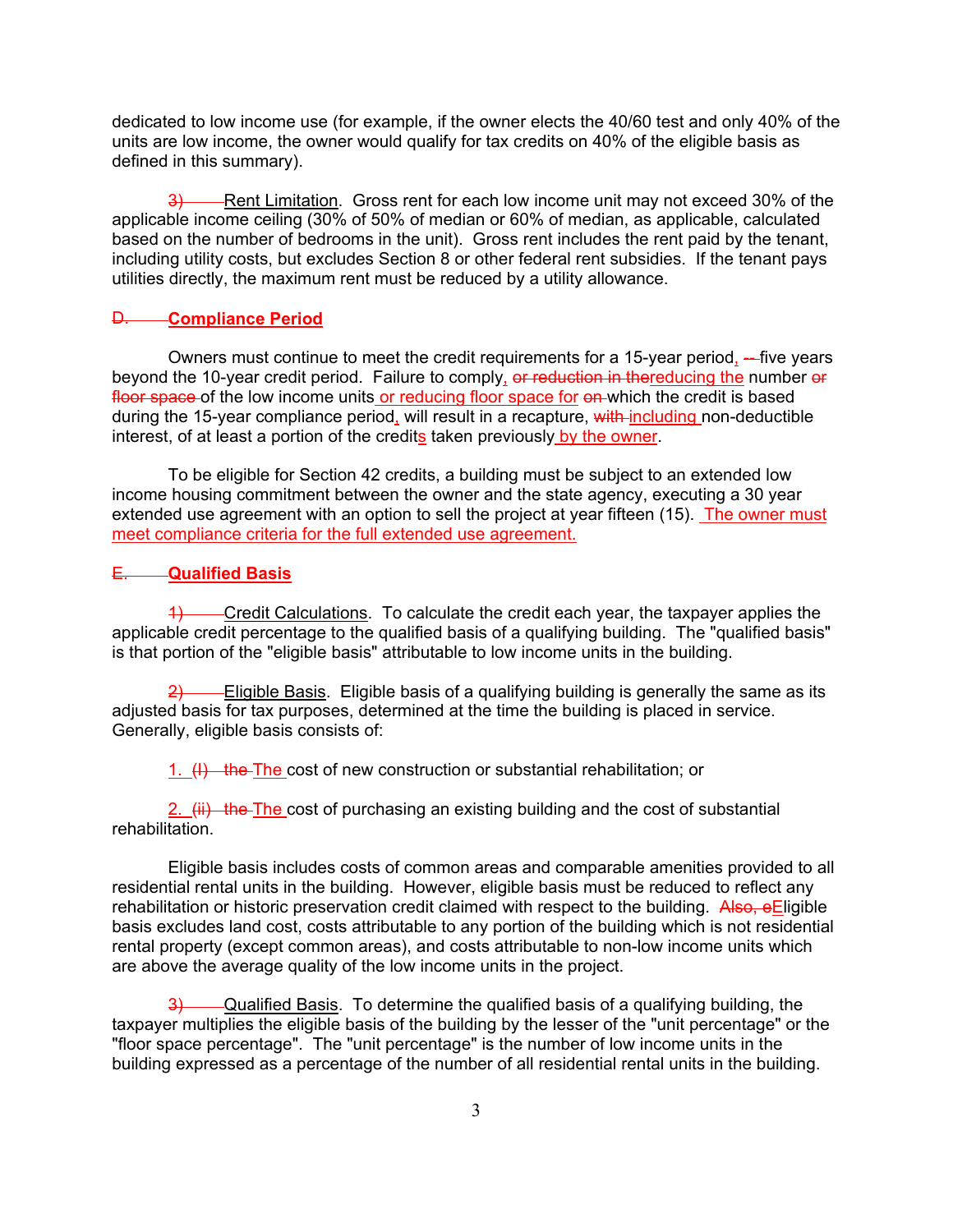The "floor space percentage" is the total floor space of the low units in the building expressed as a percentage of the total floor space of all residential rental units in the building. Low income units are eligible units which are occupied by low income tenants (with income at or below 50% or 60% of area median gross income, depending on the owner's election of the 20-50 or 40-60 test) and which comply with the gross rent limitation (30% of the applicable 50% or 60% income limit). The credit is only allowed for the portion of the building dedicated to low income use.

### **E. Limits on Utilizing the Tax Credit**

A building qualifying for the tax credit can be syndicated. Individual investors in the building are subject to the passive loss, passive credit, and at-risk rules in the Internal Revenue Code. Certain for-profit corporations not subject to the passive credit and at-risk rules may be able to use the project's tax credit more easily than individual investors. The low income housing credit is a part of the general business credit and therefore is also subject to the limits on such credit.

# G. **Allocation of Credit**

1) Need for Allocation. Except for certain projects substantially financed with taxexempt bonds, an owner must first obtain a credit allocation from the MBOH before claiming the tax credit. The MBOH is the state agency which allocates the tax credit for housing located in Montana. Where tax-exempt bond financing is used to finance a project, the issuer of bonds must determine the amount of allocation using the same criteria as the MBOH's Qualified Allocation Plan. The MBOH makes an allocation on IRS Form 8609.

2) Allocation Applies Throughout Credit Period. An owner needs to obtain a credit allocation only once with respect to a building for which the credit will be claimed. The credit allocation then applies each year during the 10-year credit period. Regardless of the maximum credit otherwise available (based on applying the applicable credit percentage to the qualified basis), the credit claimed each year for a building may not exceed the credit allocation for that building.

3) Time for Obtaining Allocation. The owner must obtain a credit allocation for a building by the close of the calendar year in which the building is placed in service.

### OR

4) Carryover Provision. A carryover of tax credit allocation for a period of two (2) years may be permitted if the owner/developer can certify that more than ten percent (10%) of the project's costs have been expended prior to the end of the calendar year in which the allocation is made and the taxpayer has title to the property.

Ten Percent for Non-profits. Ten percent of each state's credit allocation must be set aside for buildings which are part of projects involving "qualified nonprofit organizations". To qualify as such, an organization must be exempt from federal income tax under Section 501(c)(3) or (4) of the Internal Revenue Code and must have as one of its exempt purposes, the fostering of low income housing, must own an interest in the project, and must materially participate in the development and operation of the project throughout the compliance period. Such nonprofit organizations may not be affiliated with or controlled by a for-profit organization.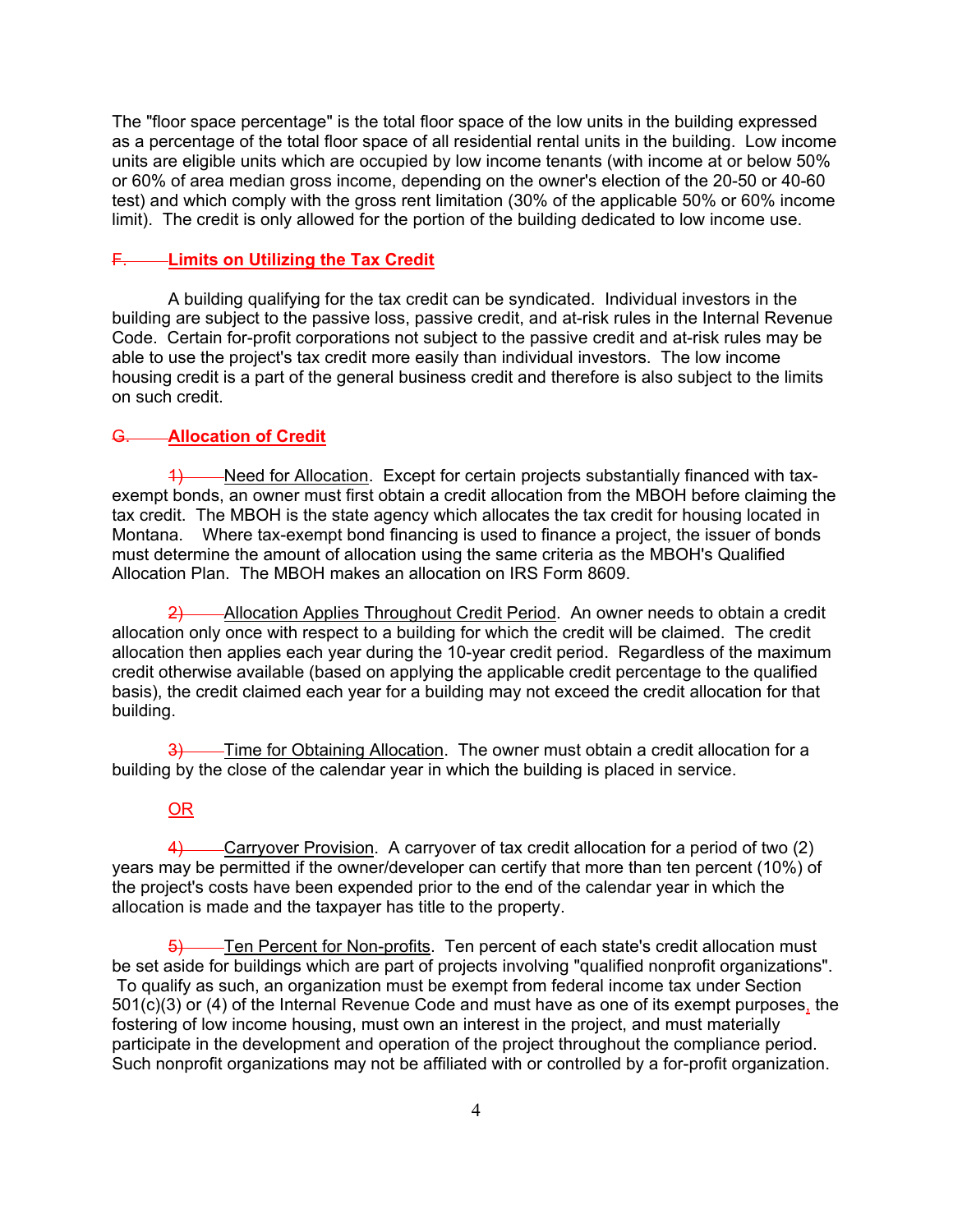# **ADMINISTRATIVE PROCESS, ELIGIBLE COMPETITIONS, AND FEE SCHEDULE**

# **Administrative Process**

1. — Read this packet of material.

- 2. Determine the degree that your building(s) and development correspond to the MBOH's Development Selection Criteria, contained in the enclosed Allocation Plan.
- 3. Consult your tax attorney or accountant concerning: (a) each building's eligibility for the tax credit; (b) the amount of the credit, if any, for which your building(s) may be eligible; and (c) your and/or your investor's ability to use the tax credit.
- 4. Send the application for Reservation of Low Income Housing Tax Credit, and the applicable fee (based on the fee schedule below) to the MBOH. A separate application is required for each project. A single application should be made for all buildings within a single project.
- 5. Applications received by the submission date-deadline of the application cycle will first be reviewed for completeness and soundness of the development. Applications must have evidence of site control, documentation of proper zoning, and a sketch plan of the site. The application must include a preliminary financing letter from a lender indicating the proposed terms and conditions of the loan. The financing letter must be a formal expression of interest in financing the project, sufficient to support the terms and conditions represented in the application. Applications must also demonstrate that they are financially sound. This would include reasonable financing terms, costs, expenses, and sufficient cash flow to support the operations of the project. This would also includes documentation (market study) that a market exists to support the project and that the project meets the needs of the community. Incomplete applications will be returned for potential submission in the next round. The remaining applications will be reviewed and ranked according to the allocation plan, and its selection criteria. Applications not meeting the minimum criteria will be denied. Eligible developments selected and prioritized are evaluated for the amount of credit

allocation needed for feasibility and long-term viability.

The Board of DirectorsBoard will then determines whether to make a tax credit reservation for your development. Once an application has been approved by the Board of Directors Board approves an application for future reservation of tax credits, the applicant applicant will havehas 90 days in which to provide evidence the project is progressing (i.e., purchase of land, conditional financing commitment). If the applicant can not show significant evidence toward meeting the reservation requirements (detailed in #6), the Board of Directors Board may withdraw conditional approval of the application.

- 6. If the MBOH Board of Directors Board approves your application for a reservation of credit, it will request the following from vouthe partnership, prior to entering into a Reservation Agreement.
	- Demonstrated financial ability to proceed (conditional financing commitment)
	- Completed purchase of site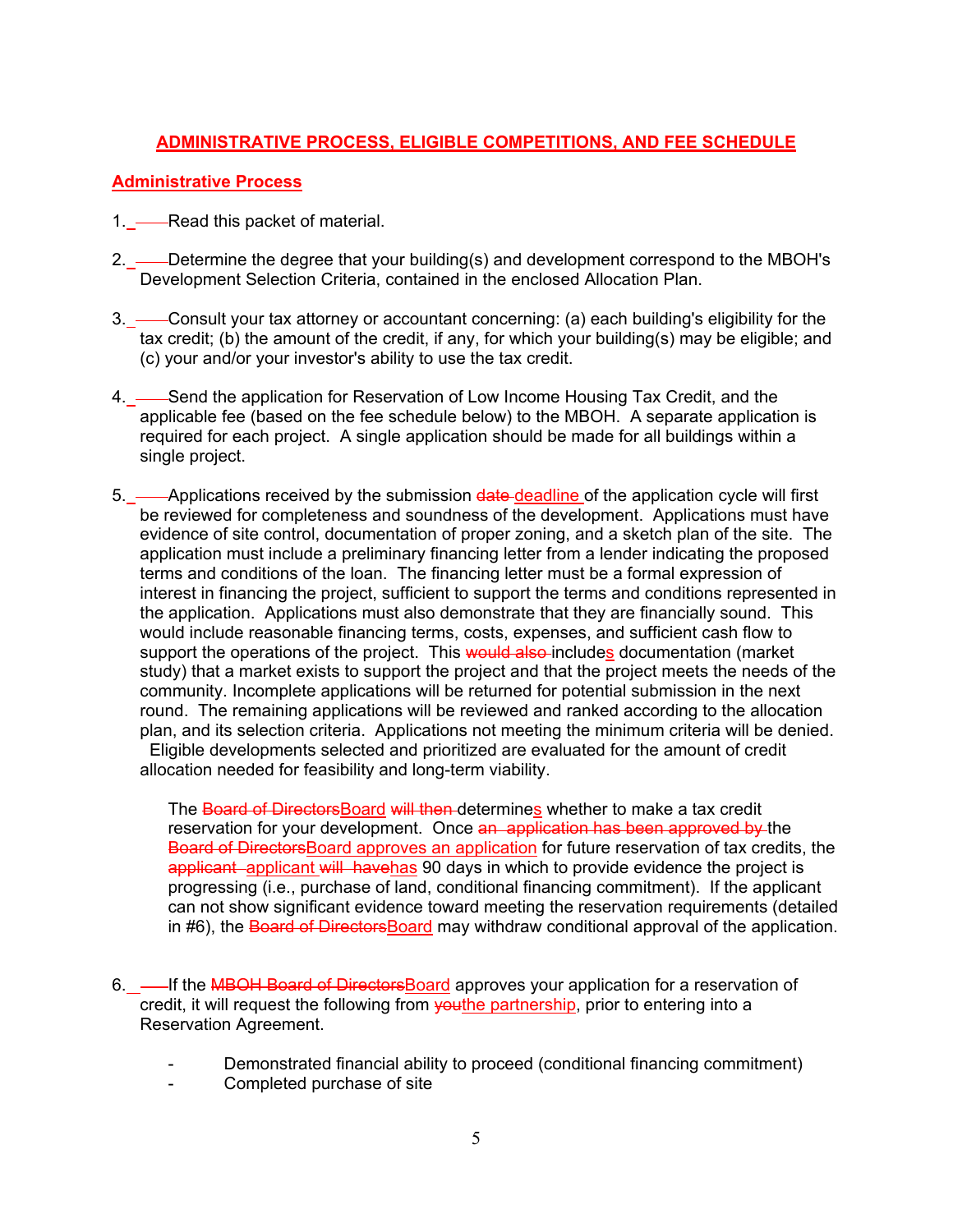- Final zoning approval
- Multi-year revenue and expense pro forma schedule
- Certain other updated application material

Upon receipt of the above, the MBOH will mail a Reservation Agreement to veuthe partnership. You The partnership should review, sign, and return this Agreement with the balance of the reservation fee (based on the fee schedule below). Upon receipt, the MBOH will sign the Agreement, and return a copy to vouthe partnership.

7. \_— Once the MBOH and you partnership enters into a Reservation Agreement with the MBOH, you the partnership must then meet the conditions described in the Reservation Agreement, and provide the required documentation before you they will receive an allocation of tax credit. Once an allocation, or carry forward allocation is made, the MBOH will send you the partnership a certificate of allocation.

8. — If a Carryover Allocation of tax credits is requested, prior to issuance of the Carryover, the MBOH will require a firm commitment from a lender outlining the terms and conditions of financing, or a letter evidencing acceptance of an approved loan by the lender.

# **ELIGIBLE COMPETITIONS**

**Applications must be to the MBOH's office by 5:00 pm Mountain Time on the application submission date**.

| Submission            | Application Presented to Board |
|-----------------------|--------------------------------|
| February 47, 20022003 | March or April Board Meeting   |
| April 2618, 20022003  | -June Board Meeting            |

Applications must be complete when submitted to the MBOH. Minor corrections to applications may be allowed<sub> $\tau$ </sub> but aApplications requiring substantial revision or which are substantially incomplete will be deferred to the next application round. Developments will need to meet the 10% carry forward requirements, which includes including an accountant's cost certification, filed restricted covenants and other documents, by November 4514, 20022003.

# **FEE SCHEDULE (SUBJECT TO CHANGE)**

-The total reservation fee, including the application fee, is totals 4.5% of the amount of the credit actually reserved.  $\overline{AP}$ The application fee equals to 1.5% of the amount of credit reservation requested in your application, is payable with your application. An application will not be considered received by the MBOH unless the MBOH receives the application feeThe MBOH will not consider applications submitted without an application fee.

2. The balance of the total reservation fee (remaining after payment ofless the application fee) is due at the time you the partnership enters a Reservation Agreement with the MBOH. Once you the partnership enters a Reservation Agreement and pays the total reservation fee, the fee is non-refundable. If you the partnership fails to meet the conditions described in the Reservation Agreement, and therefore, does not receive a credit allocation, the reservation fee will be forfeited to the MBOH. MBOH will nevertheless retain your total reservation fee.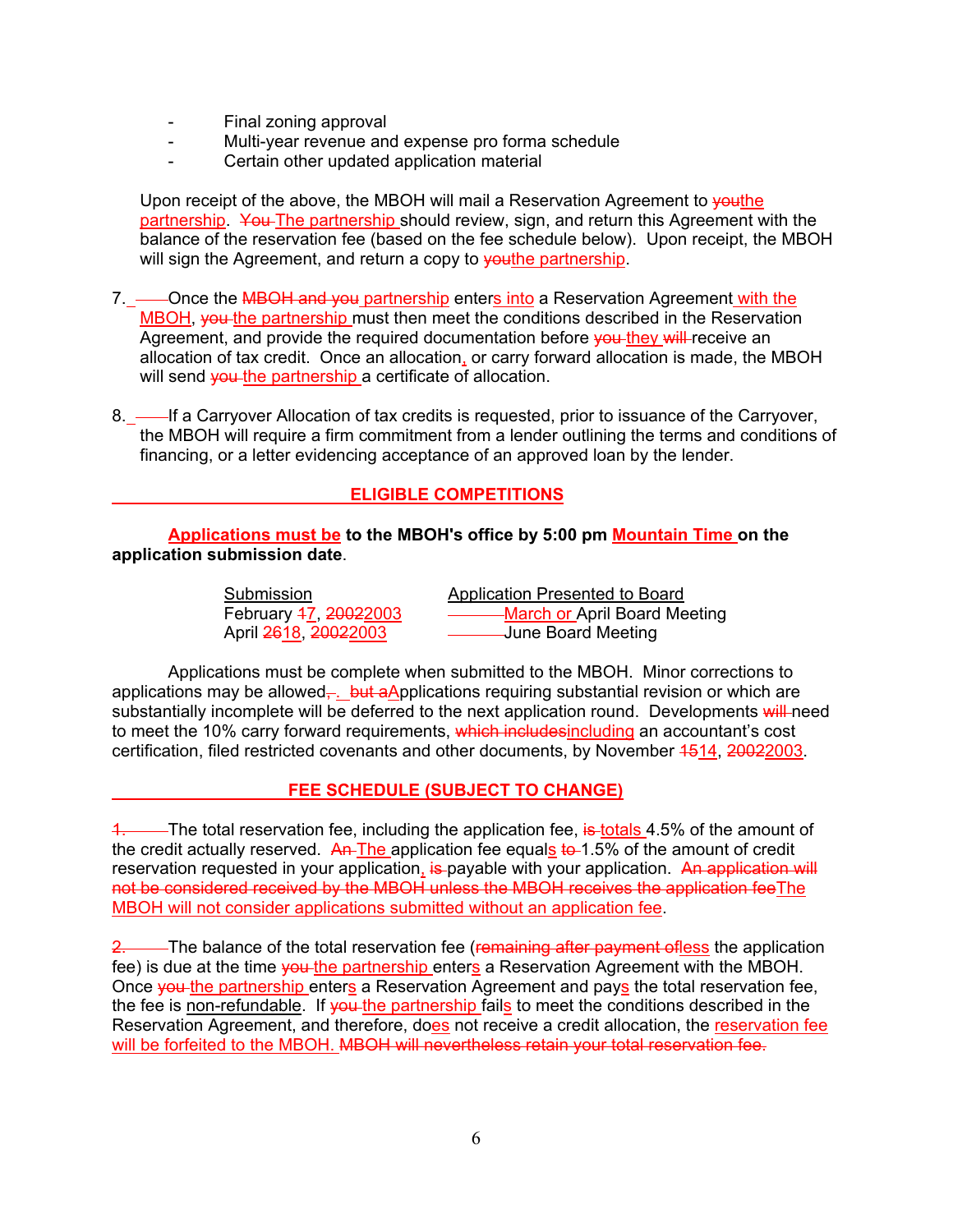3. Developments will be chargedincur a reasonable compliance monitoring fee, to offset the costs incurred by the MBOH for required compliance monitoring. The compliance monitoring fee will beof \$20.00 per low income unit (subject to change), is payable at the time of the Owner's Submission of the Annual Certificate of Program ComplianceOwner's Certificate of Continuing Program Compliance. The MBOH is considering an increase of \$10 beginning in the year 2004.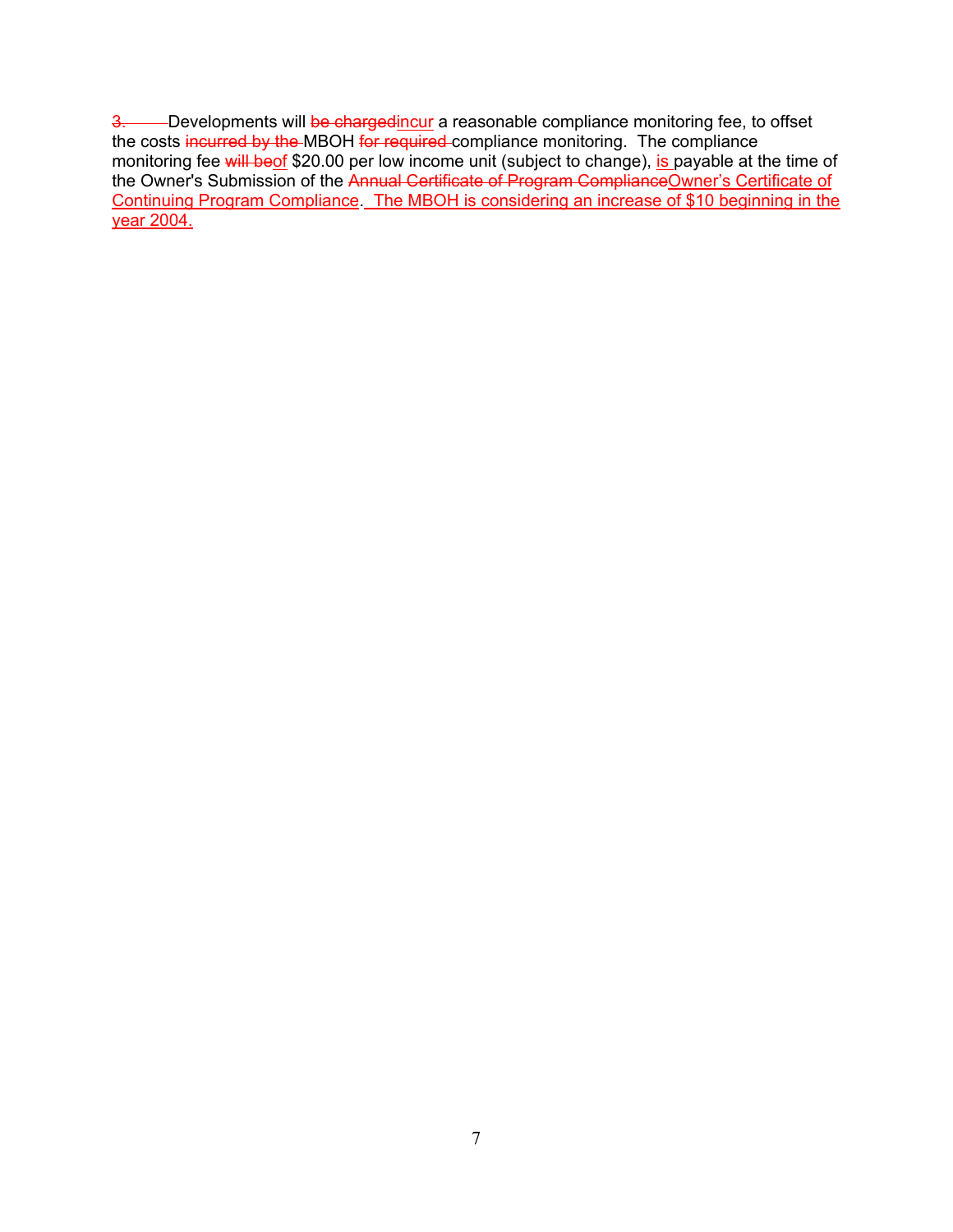# **QUALIFIED ALLOCATION PLAN FOR THE LOW INCOME HOUSING TAX CREDIT 20022003**

### **Introduction**

The Montana Board of Housing (MBOH) is the administrative agency of the Low Income Housing Tax Credit program in the State of Montana. The Low Income Housing Tax Credit was established by Congress in the Tax Reform Act of 1986, and is intended to provide for the retention, rehabilitation and construction of rental housing for low income individuals and families. The MBOH implemented its program in 1987, and since then has assisted in the provision of 3,656 low income rental units in Montana.Congress established the Low Income Tax Credit program with the Tax Reform Act of 1986. The Montana Board of Housing (MBOH) implemented and began administering its Low Income Housing Tax Credit program in 1987 in the State of Montana. Since then, it has assisted in providing for the retention, rehabilitation, and construction of rental housing for low income individuals and families for over 3,976 units throughout Montana.

The Omnibus Budget Reconciliation Act of 1989 requires required the appropriate administering agencies (in this case, the MBOH) to develop a Qualified Allocation Plan (QAP) defining the process by which it willto distribute the Low Income Housing Tax Credits to low income rental housing developments in Montana. The Omnibus Budget Reconciliation Act of 1993 provided a permanent extension for the Low Income Housing Tax Credit.

This allocation plan is intended to ensure the selection of those developments which address the most pressing housing needs of the state- $\overline{a}$  in accordance with the quidelines and requirements established by the federal government.

The final Qualified Allocation Plan for administration and distribution of the Low Income Housing Tax Credit was reviewed by the MBOH Board of Directors Board on September 2010, 20012002, was distributed for public comment and subjected to public hearing on October 1011, 2001 2002, and then approved by the MBOH Board on October 18, 2001 2002. The final plan was approved by the Governor of Montana Judy Martz, on November  $6\quad$ , 20012002.

For 2002-2003 the MBOH will makes available its authorized volume cap of \$2,000,000 of credit authority. Those developments selected will be evaluated to determine the amount of credit allocated to them, as the federal legislation requires that the administering agency allocate only the amount of credit it determines necessary to the financial feasibility of the development.The MBOH evaluates, decides, and allocates credits to the selected developments. Federal legislation requires that the administering agency allocate only the amount of credit it determines necessary to the financial feasibility of the development.

# **Application Process**

The MBOH makes an allocation of allocates tax credits on IRS Form 8609 when a qualified building is placed in service (available for occupancy). In order to facilitate planning by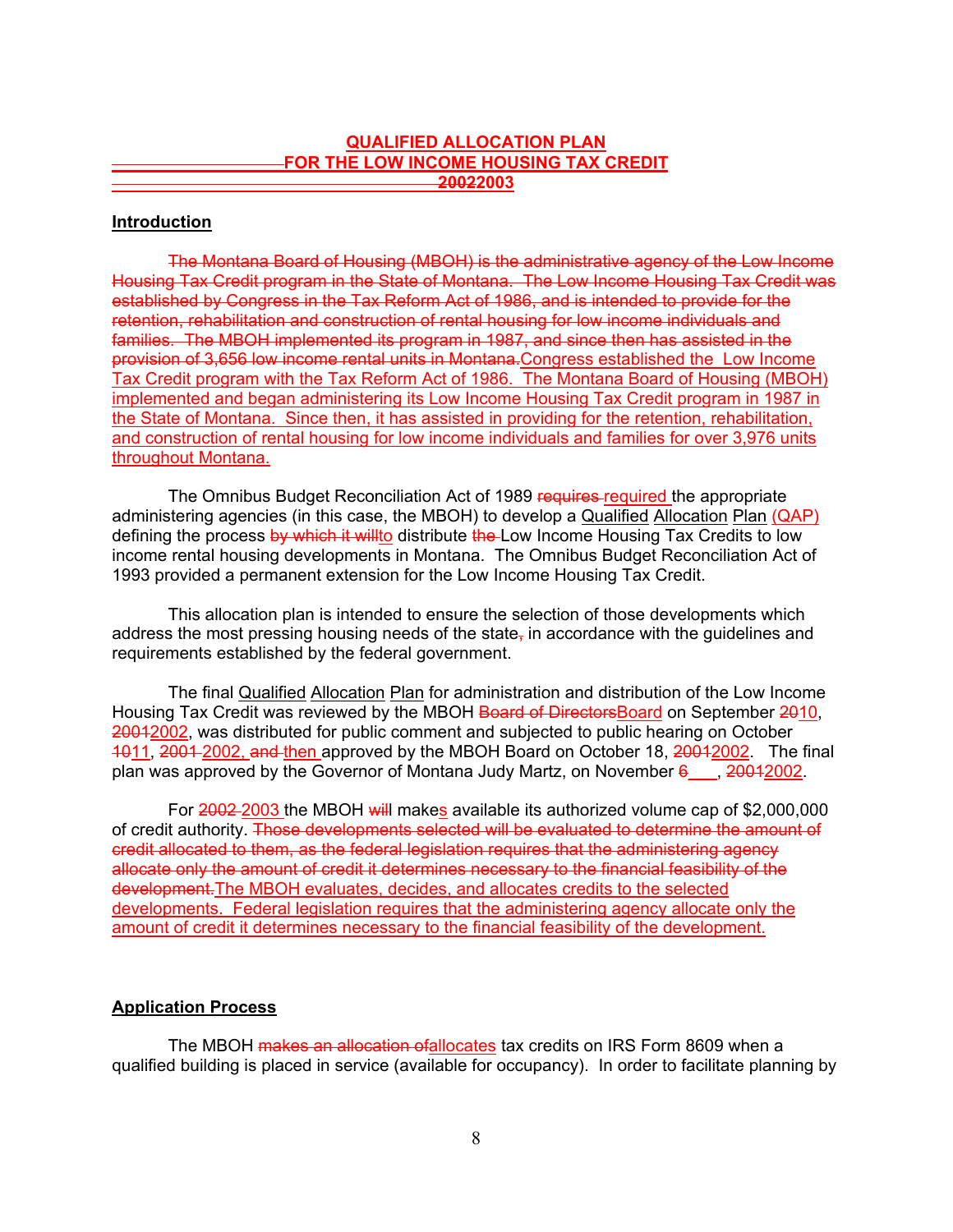owners and developers of potential tax credit developments, MBOH provides credits will be available through a two-step process (reservation and allocation).

Applicants for reservation may apply to receive afor reservation of tax credits for a particular development during the following Eligible Competition periods.

#### **Eligible Competitions**

Applications must be **to the MBOH's office by 5:00 pm Mountain Standard Time on the application submission date**.

Submission **Application Presented to Board** February 47, 20022003 - - - - - - - - March or April Board Meeting April 2618, 20022003 June Board Meeting

Submit Applications must be complete when submittedapplications to the MBOH. MBOH may allow Minor-minor corrections to applications may be allowed, but will return applications requiring substantial revision or which those that are substantially incomplete. will be deferred to the next application round.

Between the submission deadline and the Board of DirectorsBoard meeting, as required by federal law, MBOH will notifynotifies the chief executive officer of the local jurisdiction of each proposed development to provide opportunity forsolicit comments on the development. In addition, tThe MBOH will notifynotifies community housing providers, and low income housing advocates, and local community legislators, soliciting comments on the proposed development.

If all of the authorized credits are reserved after a particular cycle, MBOH may place additional applications will be placed on a waiting list on a prioritized waiting list, based on Development Selection Criteria ranking, for review in the event credits become available at a later date.

Applications received by the submission date of the application cycle will first be reviewedMBOH reviews applications received by the submission fordate for completeness and soundness of the development. Tax credit recipients must demonstrate effective compliance as prescribed by the projects restrictive covenants during the initial rent-up. This must be considered prior to consideration for subsequent tax credit projects. The staff reviews applications that have another tax credit project currently being completed to determine if the applicant has sufficient Applicants with a project currently being completed, that have already been allocated tax credits, will be reviewed to determine if the applicant has the resources to complete two or more projects at one time. In this review, criteria Criterion which that may be used, includes but is not limited to, in this review, is the percentage of completeness of current project(s) and/or past project work performance. If staff or the Board determines that a new project does not seem to be viable or reasonable, together with an existing project, the new application may be turned down without scoring.

Applicants with current project(s) that have outstanding substantial IRS Form 8823's may be turned down without the application being scored.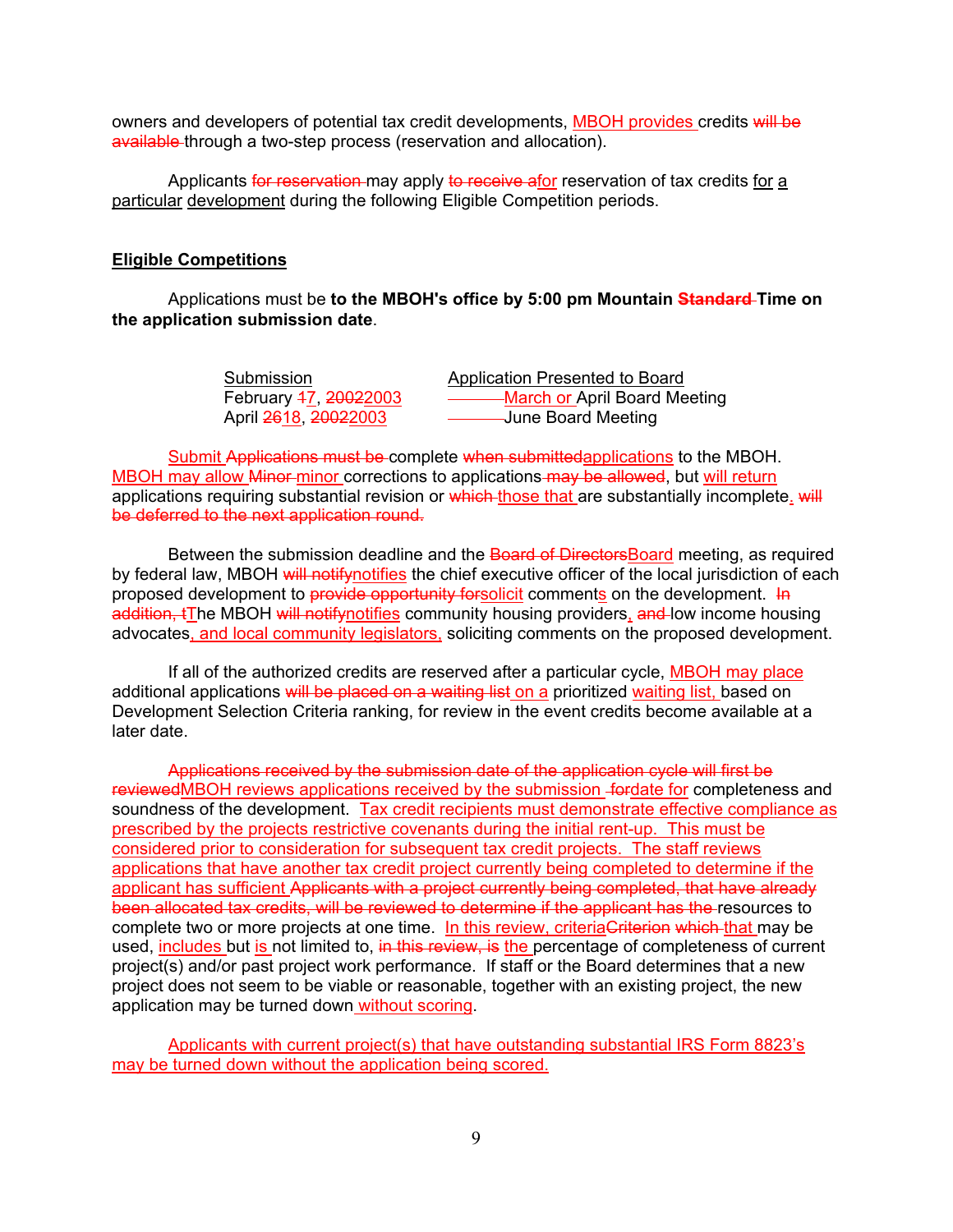Applications Applicants must have provide evidence of site ownership (or a valid option on the property)control, documentation of proper zoning, and a sketch plan of the site. This should include architect site drawings and floor plans for the project.

The application must include a A preliminary financing letter from a lender indicating the proposed terms and conditions of the loan must be included. The financing letter must be a formally expression of interest in financing the project<sub> $\frac{1}{1}$ </sub> sufficiency to support the terms and conditions represented in the project financing section of the application. Applications must also demonstrate that they are financially soundfinancial soundness. This would include reasonable financing terms, costs, expenses, and sufficient cash flow to support the operations of the project. The application must include:

- Project/unit amenities
- Profit or non-profit status
- Total years of commitment to project
- Selection of target audience (20-50)(40-60)
- If targeted for ownership, number of years
- Letters of community support
- Proof of ownership of commitment to purchase

This would also include documentation (The application must include a market study) study documenting -that a market exists to support the project and that the project meets the needs of the community. The market study must clearly identify the following on a summary sheet:

- Average (comparable) market unit rents in immediate area
- Vacancy rate
- Capture rate
- Absorption rate
- Units needed in market area
- Verification that analysis was conducted at "arms length"
- Signed and notarized with date

**If alf a project proposes a property tax exemption, documentation of the public hearing** must be submitted with the application. Without documentation-, or the project will be underwritten as if no exemption will bewas received.

MBOH will return lincomplete or unsound applications. will be returned for potential submission in the next round. These applications may be resubmitted for consideration during the next round once completed or fully justified. An application submitted by an entity with a poor demonstrated track record of quality experience in completed development or management of low income housing, whether located in Montana or other states, will also be returned. The remaining applications will be reviewed and ranked according to the allocation plan, and its selection criteria. Applications not meeting the minimum criteria will be denied.

Application Threshold Criteria – What is considered by the MBOH staff in the application packet to meet the threshold for scoring: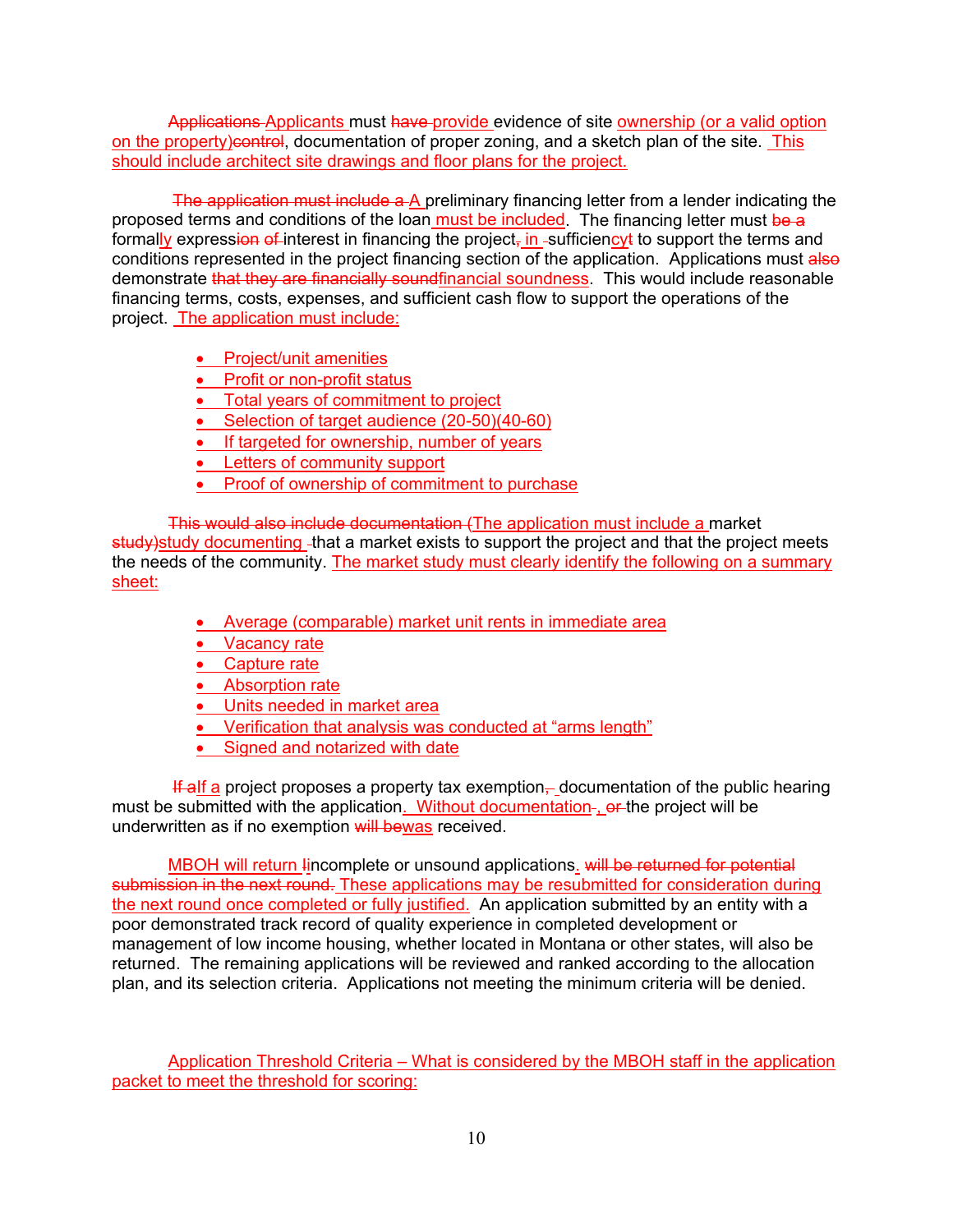- Completeness
- Application fee
- Received by the deadline date
- Proof of ability to successfully conduct compliance
- Proof of ability or capacity to construct two LIHTC projects simultaneously
- Cash flow analysis
- Market analysis

As part of its review of applications, the MBOH will-contacts community officials of the project location to discuss relevant selection criteria information pertaining to the application and the proposed project. The MBOH may also confirm specific information in the application or seek clarification regarding information represented in the application. This will include checking developer team references and all other sources as appropriate (i.e. credit reports and direct contact with the project developer). **Failure to respond to a written MBOH request by the applicantion within 10 working days may result in reductions in application scoring results points.**

Eligible developments selected and prioritized in the application cycle will be evaluated for the amount of allocation needed for feasibility and long term viability. Three underwriting evaluations will be conducted prior to awarding credit (a.) at application, b.) when a reservation or binding commitment is made, and  $c$ .) prior to issuance of Form 8609). Tax credits will be limited to the amount that the MBOH, in its sole discretion, deems necessary to make the development feasible. However, the evaluation is not a warranty that the owner or developer should undertake the development, or that no risk is involved for the investor.

# **Set asides**

The total amount of tax credit available to Montana for 2002-2003 is \$2,000,000 plus any unused credits, if any, from earlier allocations which may be carried forward.

1. Ten percent [10%] of the credit available (\$200,000) is required to be set aside for the entire year, for projects involving qualified non-profit organizations. A qualified non-profit must: a.) be a  $501(c)(3)$  or  $501(c)(4)$  organization which has as an exempt purpose of fostering low income housing; b.) own an interest in the project; and c.) materially participate in the development and operation of the project throughout the compliance period. Such non-profit organizations may not be affiliated with or controlled by a for-profit organization. This is a requirement of federal law.

2. Twenty percent [20%] (\$400,000) of the credit amount is reserved for developments receiving \$100,000 or less in credits. If eligible applications are not received to use the set aside within the April 26 February 17, 2002 2003 round, the credits will be available for general allocation. If, within the first round, there exist a large project application that was not fully funded with tax credits, but scored well enough to be considered, it may be funded by the board during the first round. This may be accomplished when applications for small projects have been fully funded and the board deems that remaining funds should be applied toward the partially funded large project.

3. Twenty-five percent [25%] of the total annual credit amount (\$500,000) will be the maximum credit allocated to any one development or developer.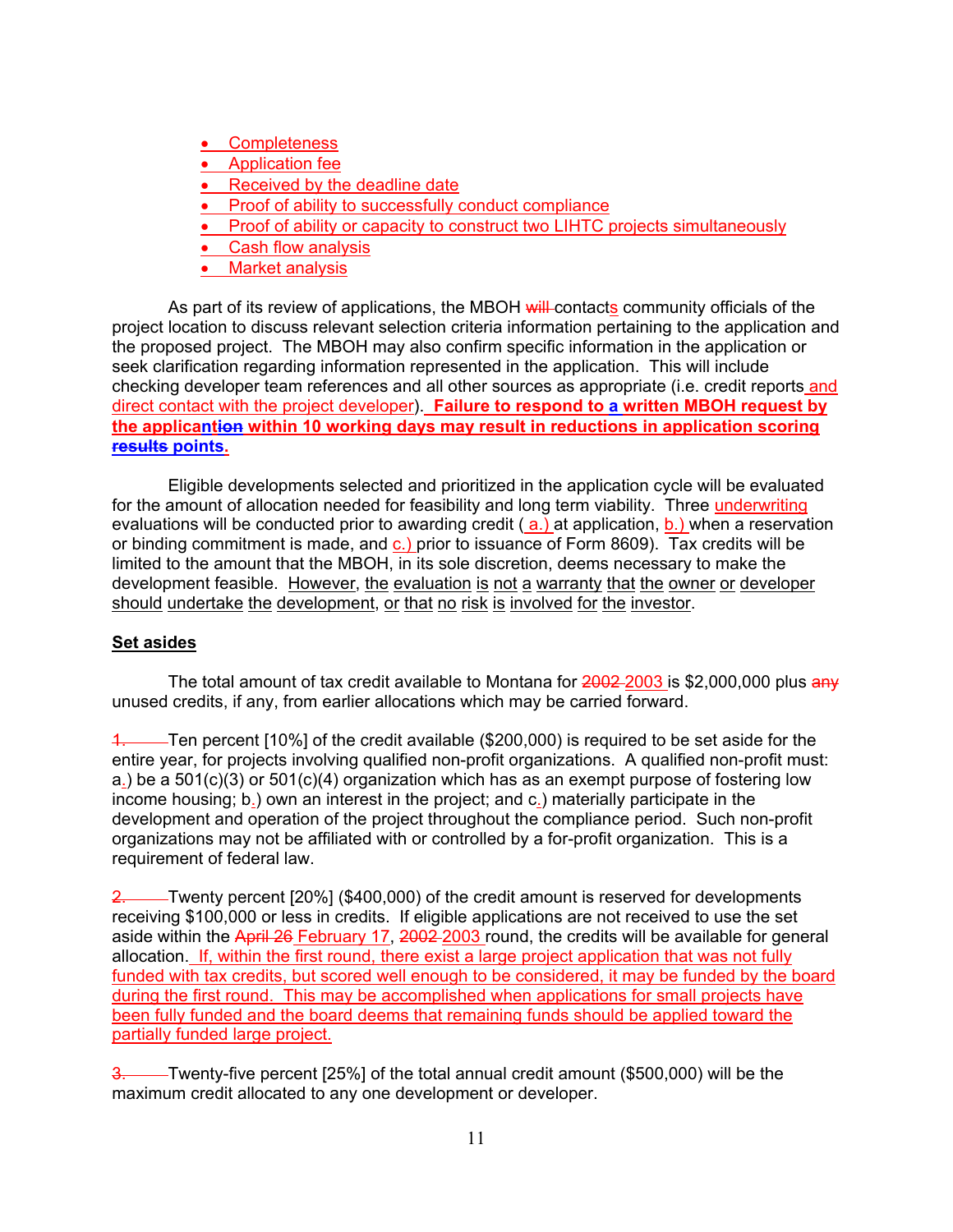MBOH reserves the right to determine in which set aside a project will compete (subject to eligibility therefore), regardless of eligibility for any other set aside outlined above. If a project is submitted that has the appearance of one project but is submitted as more then one in order to utilize the small project set aside, this will not be allowed and the project will be placed in the proper category as determined by Board staff.

# **DEVELOPMENT SELECTION CRITERIA**

Once MBOH has reviewed all applications received in the application cycle for completeness, soundness, and eligibility based on federal requirements, applications will be submitted for Board of Directors consideration according to the below listed selection criteria, and the resultant ranking of each application. Only those applications meeting the minimum threshold of points will be presented to the Board of Directors.The MBOH staff reviews all applications received in the application cycle for completeness, soundness, and eligibility based on federal requirements. The MBOH staff provides to the Board only those applications meeting the minimum threshold (as established below). The Board considers the applications according to the Development Selection Criteria and their resultant ranking and subsequently approves or disapproves the tax credit applications.

### **Each application must include a narrative addressing the twelve development criteria and how the application meets each criteriacriterion, the market study as well as all other documentation requested in the application.**

1. - Extended Low Income Use<sup>\*</sup> (0-10 points): Federal law now requires a 30-year extended use agreement with an option to sell the project at year 15. Special preference will be given to aA development which maintains units for low income occupancy beyond the fifteen year minimum compliance period receives special preference. A proposal will receive points based on the number of years of extended use beyond the compliance period. Developments will be bound by the terms committed to in the application process through the use of a Land Use Restriction Agreement receive points listed herein for extended beyond the initial compliance period.

> 15 years - 0 points 20 years - 4 points 25 years - 6 points 30 years - 8 points over 30 years - 10 points

2. — Serves Lowest Income Tenants<sup>\*</sup> (0-20 points): Federal law requires that to be eligible for tax credits, developments must choose as a threshold, either a minimum occupancy of 20% of total units by tenants at 50% of area median income, or a minimum of 40% of total units affordable at 60% of area median income. A proposal will receives special preference, and the following points indicated below, for the percentage of eligible units at the following area median income levels. A development may receives points in both the 50% category and the 60% category, if the development targets both income levels. **Developments will be bound by the terms committed to in the application process through the use of a Land Use Restriction Agreement.**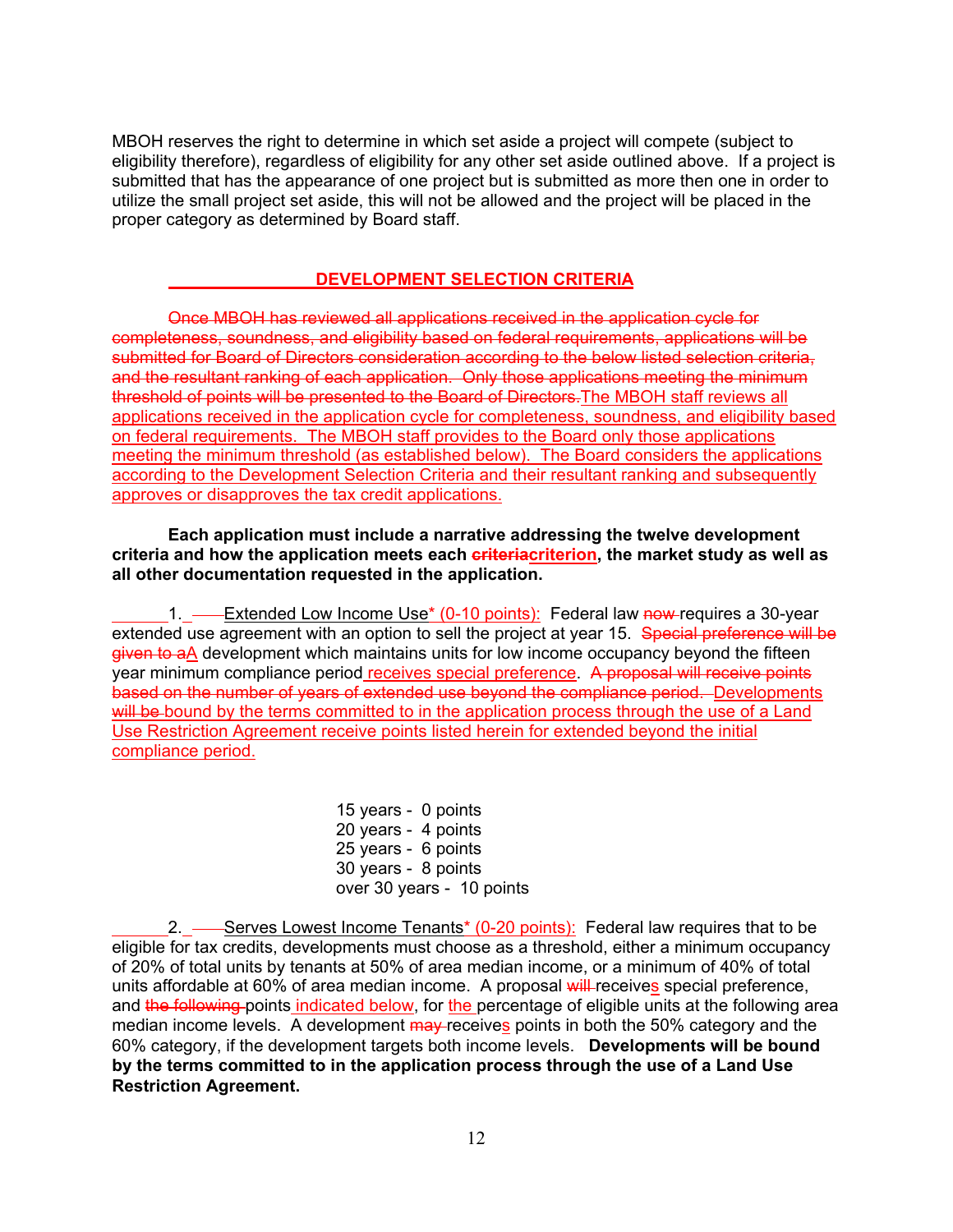| Area Median Income | Percentage of         |        |
|--------------------|-----------------------|--------|
| Level              | <b>Eligible Units</b> | Points |
| 50% or below       | 15-20%                | 6      |
| 50% or below       | 21-40%                | 10     |
| 50% or below       | 41-60%                | 15     |
| 50% or below       | 61-100%               | 20     |
| 60% or below       | 40%                   |        |
| 60% or below       | 41-60%                | 2      |
| 60% or below       | 61-100%               |        |
|                    |                       |        |

### 3. **Project Location (7 points):**

a. \_— Developments located in a community identified as distressed or hard-to-develop areas. Please note this is not the same as IRS or HUD identified areas (2 points).

b. — Developments located in an area with a high percentage of substandard units. (2) points).

c. Developments located in a given area in regard to services to tenant. (schools, medical services, shopping, transportation) (3 points).

### 4. — Housing Needs Considerations (4 points):

a.-- Meets area housing needs and priorities as evidenced by area housing providers. (2 points).

b.  $\frac{1}{2}$  Addresses area market concerns, such as vacancy rate and type of housing. (2) points).

### 5. **-** Project Characteristics (18 points):

a. — Proposes the preservation of existing federally assisted housing stock or increases the affordable housing stock through the use of either the Rural Development 515 program, HOME program, the Community Development Block Grant program or the FHLB Affordable Housing Program (AHP) (2 points).

b. Appropriateness for area housing market. (rehab. vs. new construction, or addressing vacant buildings) (4 points).

c. Appropriateness of size of development for community $\frac{1}{2}$  (3 points).

d. Development targets projects intended for eventual low-income tenant ownership. (1 point).

e. Developments that include higher efficiency, quality and amenities provided by the facility in comparison with other applications in the same round of competition. Items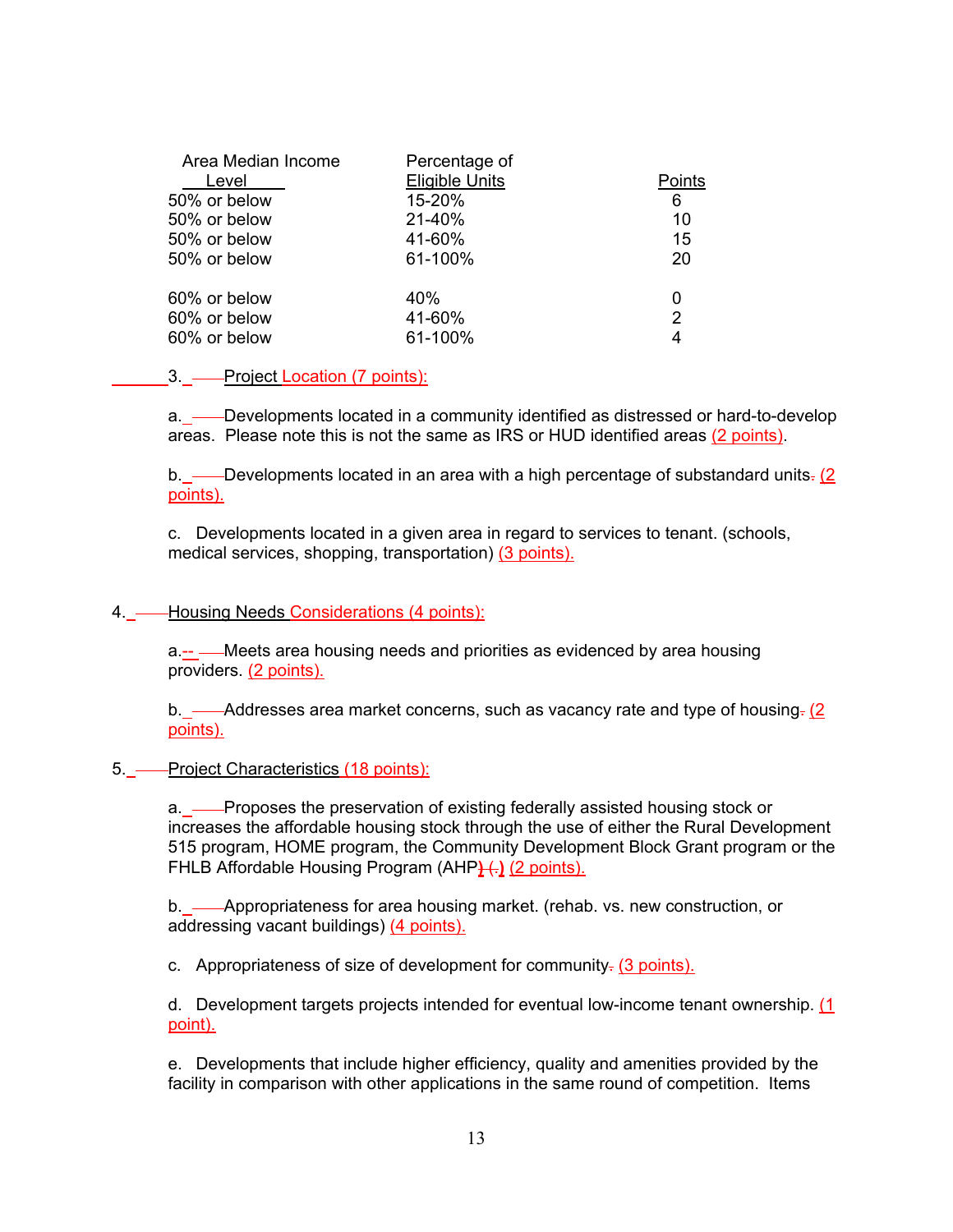which may be considered would be higher quality cabinets, floor and wall finishes, dishwashers, carports, central computer or recreation rooms, emergency buttons in each unit, on site managers, air conditioning (especially if medically warranted) and playgrounds. Items deemed luxury would be similar to swimming pools or tennis courts. These items are meant only to be examples and are not to be considered complete lists. In each round all projects will be looked at and the amenities and qualities itemized will be analyzed on a whole basis and a point distribution will be determined. The added costs attributed to the project because of efficiency, higher quality and amenities will be considered on a project by project basis for a cost to benefit assessment. (8 points).

# 6. - Sponsor Characteristics (11 points):

a. <u>Sponsorship or partnership arrangement</u> with a local government, public housing authority or private non-profit housing provider evidenced by a partnership agreement or signed agreement to participate. (3 points)

b. Participation by an entity with a demonstrated track record of quality experience in completed development or management of low income housing. The Board will consider all members of the development team and whether housing projects have been developed and operated with the highest quality either in Montana or other states. Special attention will be paid to existing projects, amount of active local community participation used to develop projects and a management entity with a good compliance track record and specialized training. If an entity has a poor demonstrated track record, whether with respect to developments in Montana or in other states, the Board reserves the right to allocate up to ten (10) negative points. The MBOH reserves the right to contact community officials, developer team references, credit bureaus, other state tax credit administering agencies and all other sources as appropriate (up to3 points or as much as minus (-) 10 points for failure to respond within 10 working days of MBOH letter of inquiry).

c. Demonstration of a Montana presence. In order to assist in providing a better quality product consistent with the purposes of the MBOH and federal law, a development will qualify for points if a member of its development team is Montana based. One (1) point will be awarded for each of the following: (4 points maximum):

- Developer or Project Manager
- Contractor or Construction Manager
- Either the Consultant, Syndicator, Attorney, Accountant, Architect or **Engineers**
- If a developer has existing project(s) in Montana with a demonstrated quality product. A developer must demonstrate an active local community participation used to develop projects.

d.\* —————Project involves existing housing as part of a community revitalization plan. Written confirmation should be submitted from a qualified public official stating that the project involves the use of existing housing as part of a community revitalization plan $-$  (1 point).

7. — Readiness of the development to proceed (8 points): A development may qualify for some or all of the points in this category.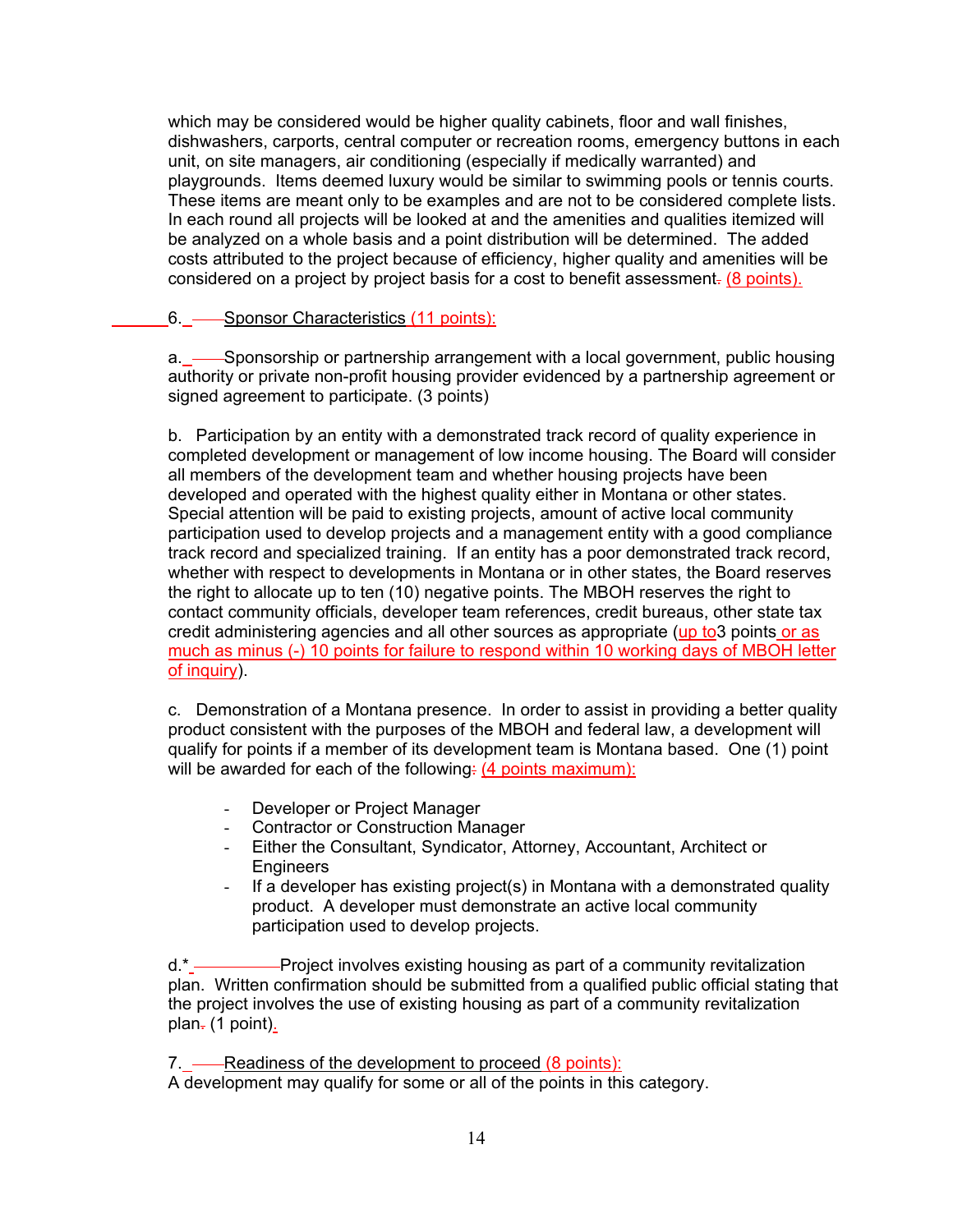a. Land purchased or owned by sponsor- (3 points).

b. Commitment for Financing. The financing letter must clearly state that there has been a complete underwriting of the project including cashflowcash flow and market considerations. (3 points).

c. Proper zoning in place including but not limited to intended use, Planned Unit Development (PUD) approval, conditional use approval, etc. (2 points).

8. Participation of Local Tax-Exempt Organization (2 points). Proposals involving significant participation by a local tax-exempt organization (local government, public housing authority, private non-profit housing providers), evidenced by a signed agreement to participate. Examples of significant participation would be screening and referring tenants through a formal agreement, donation of land or sale at a reduced price to enhance affordability, use of grant money to develop infrastructure, or significant fee waivers on city fees.

a. Proposals involving significant participation by a local tax-exempt organization (local government, public housing authority, private non-profit housing providers), evidenced by a signed agreement to participate. Examples of significant participation would be screening and referring tenants through a formal agreement, donation of land or sale at a reduced price to enhance affordability, use of grant money to develop infrastructure, or significant fee waivers on city fees.

9. — Tenant Populations With Special Housing Needs<sup>\*</sup> (10 points). The rating received for this category will be based on identified community and state housing needs, and whether the proposed project addresses those needs. A project will receive one (1) point for each 10% of the units targeting the following identified needs:

The rating received for this category will be based on identified community and state housing needs, and whether the proposed project addresses those needs. A project will receive one (1) point for each 10% of the units targeting the following identified needs.

a. Units targeted specifically for individuals with children (Family units). (\_2 bedrooms).

b.  $b.$   $b.$  Large Family (3 and 4 bedroom).

c. c. Handicapped Units Exceeding Minimum Fair Housing Requirements.

d. Units Targeted specifically for elderly, mentally or developmentally disabled (must include written agreement with service provider or advocate for the target group).

10. - Public Housing or Other Housing Provider or Special Needs Waiting Lists\* (8) points). Applicants need to demonstrate that, from other waiting lists and public housing providers, this project focuses on the preponderance of that need. In addition to working with other housing providers in fair housing concerns and issues, applicant must establish a waiting list for the project prior to renting-up the units.

a. Development characteristics correspond to needs shown by public housing or other Housing Provider or Special Needs waiting list tenants. (2 points).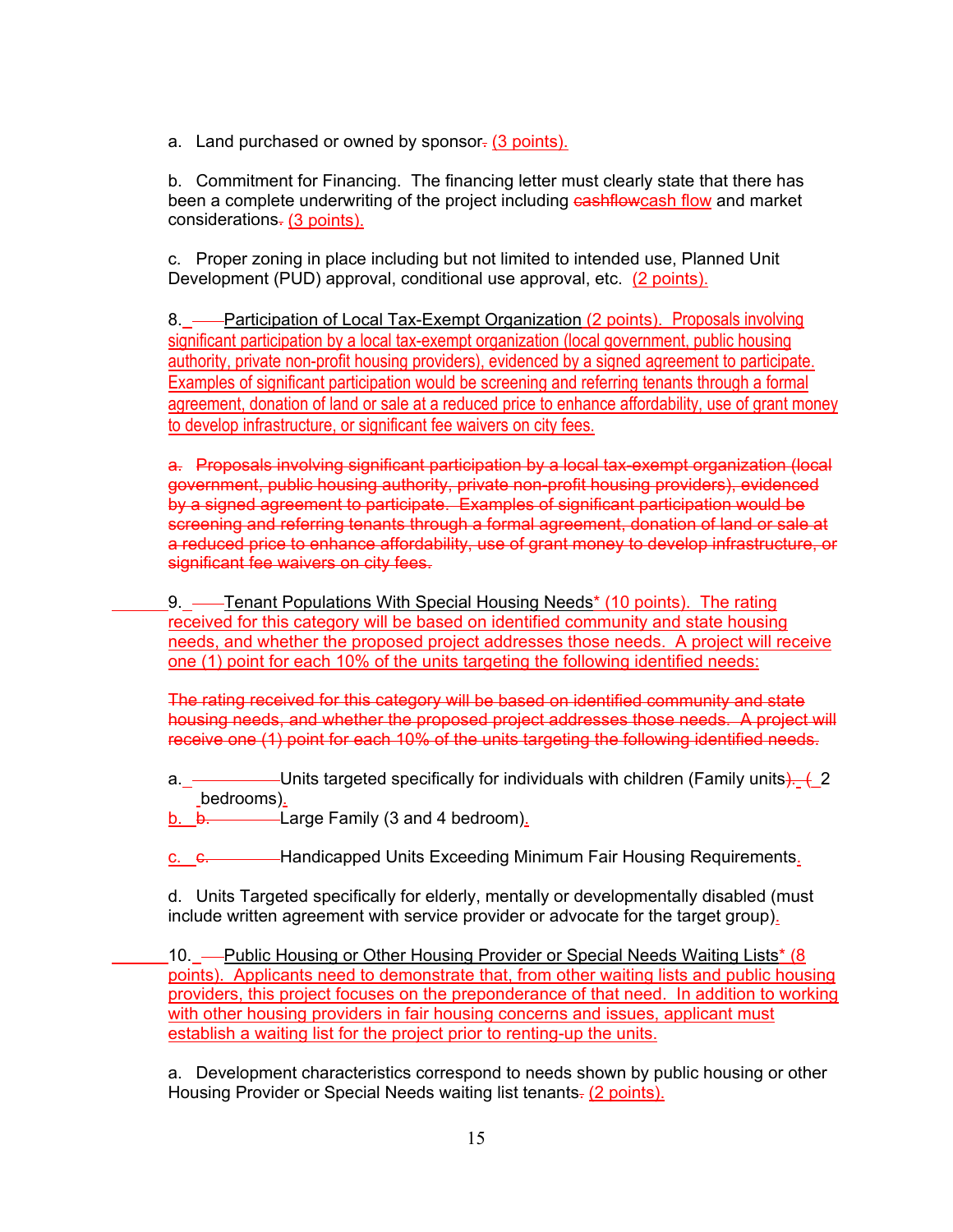b. Written commitment to give priority to households on waiting lists for public housing or waiting lists for other Housing Providers or Special Needs groups. Housing addresses market needs with rent levels appropriate to market addressed. If sponsors are using Public Housing Authority waiting lists to establish need, unit types and rents for the project must meet the needs of those tenants. Other housing provider waiting lists can be used to substantiate need, if in fact the project addresses those specific  $need$ s.  $(6$  points).

11. — Community Support (1-10 points). Developments with demonstrated community support will receive preference under the plan. This support must be project specific and address how the project meets the needs of the community. Generic support for affordable housing will receive no preference. The development must also document (market statistics or market study) that a market exists to support the project and that the project meets the needs of the community. Developments with the highest priority concerning market need in comparison with other applications in the same round of competition as well as overall level of need will receive a preference.

Developments with demonstrated community support will receive preference under the plan. This support must be project specific and address how the project meets the needs of the community. Generic support for affordable housing will receive no preference. The development must also document (market statistics or market study) that a market exists to support the project and that the project meets the needs of the community. Developments with the highest priority concerning market need in comparison with other applications in the same round of competition as well as overall level of need will receive a preference.

12. - Intermediary Costs (1-10 points). Developments with the lowest percentage of intermediary costs are compared with other applications in the same round of competition. (Development fees, attorneys, consultants, architects, etc.) For projects with identities of interest, developer overhead and construction overhead, fees may also be considered intermediary costs. Soft costs will also be considered in this analysis.

Developments with the lowest percentage of intermediary costs in comparison with other applications in the same round of competition. (development fees, attorneys, consultants, architects, etc.)

For projects with identities of interest, developer overhead and construction overhead fees may also be considered intermediary costs. Soft costs will also be considered in this analysis.

13. Developer Knowledge and Responsiveness.

a. Applicants with weak management track records, i.e., fail to train personnel to monitor or maintain the project, receive one or more IRS Forms 8823, or fail to retrain management every three years may impact on the area of developer knowledge. MBOH desires that each person involved in such management training receive certification from a qualified management-training course (Minus (-) 10 points).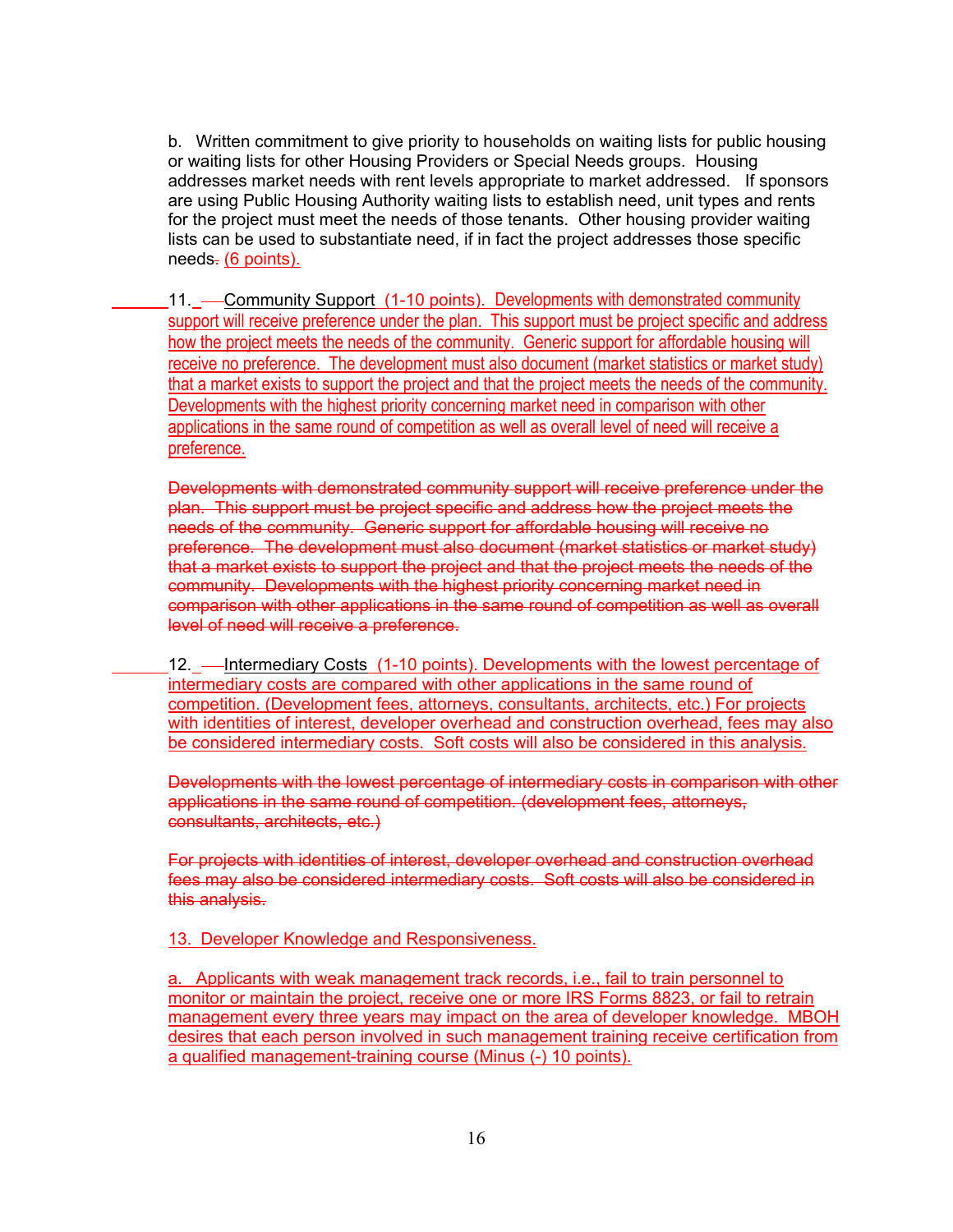b. The MBOH may levy an additional negative 10 points against the application if MBOH generated letters requesting clarification or explanation are not responded to and received by ten (10) working days following date of postage from the MBOH Minus (-) 10 points.

\* Indicates federally mandated preference

**Total Points Achievable = 118. Small Developments must score a minimum of 70 80 points as a threshold for further consideration. Large projects must score a minimum of 90 points as a threshold for further consideration.**

**MBOH reserves the right to disapprove any development for any tax credit allocation, regardless of its ranking under the criteria outlined above.**

# **Fee Schedule (subject to change)**

4. The total reservation Reservation feeFee, including the application Application feeFee, is 4.5% of the amount of the credit actually reserved. An application-Application fee-Fee equal to 1.5% of the amount of credit reservation requested in your application is payable with your application and is **non-refundable**. An application will not be considered received by the MBOH unless the MBOH receives the application Application feeFee.

2. The balance of the total reservation Reservation fee Fee (remaining 3% of the reserved credit after payment of the application-Application fee Fee) is due at the time you enter a Reservation Agreement with the MBOH. Once you the enter a Reservation Agreement and paypartnership enters a Reservation Agreement and pays the total reservation Reservation feeFee, the fee is **non-refundable**. If you the partnership fails to meet the conditions described in the Reservation Agreement, and therefore, do not receive a credit allocation, the MBOH will nevertheless retains your the total reservation Reservation fee Fee.

3. Developments will be charged a reasonable compliance monitoring fee, to offset the costs incurred by the MBOH for required compliance monitoring. The compliance monitoring fee will be **\$20.00** per low income unit (subject to change), payable at the time of the Owner's submission of each Annual Certificate of Program Compliance Owner's Certificate of Continuing Program Compliance.

# **Determination Of Credit Amount**

Federal law mandates that, although a proposed development may be technically eligible for a credit amount, the state housing credit agency (MBOH) may not allocate more credit than is necessary for the financial feasibility of the development and its viability as a qualified low income housing project throughout the compliance period. With the passage of the Omnibus Budget Reconciliation Act of 1993, federal law now requires the MBOH to consider:

- 1. The sources and uses of funds and total financing planned for the project.
- 2. Any proceeds or receipts expected to be generated by the tax credits.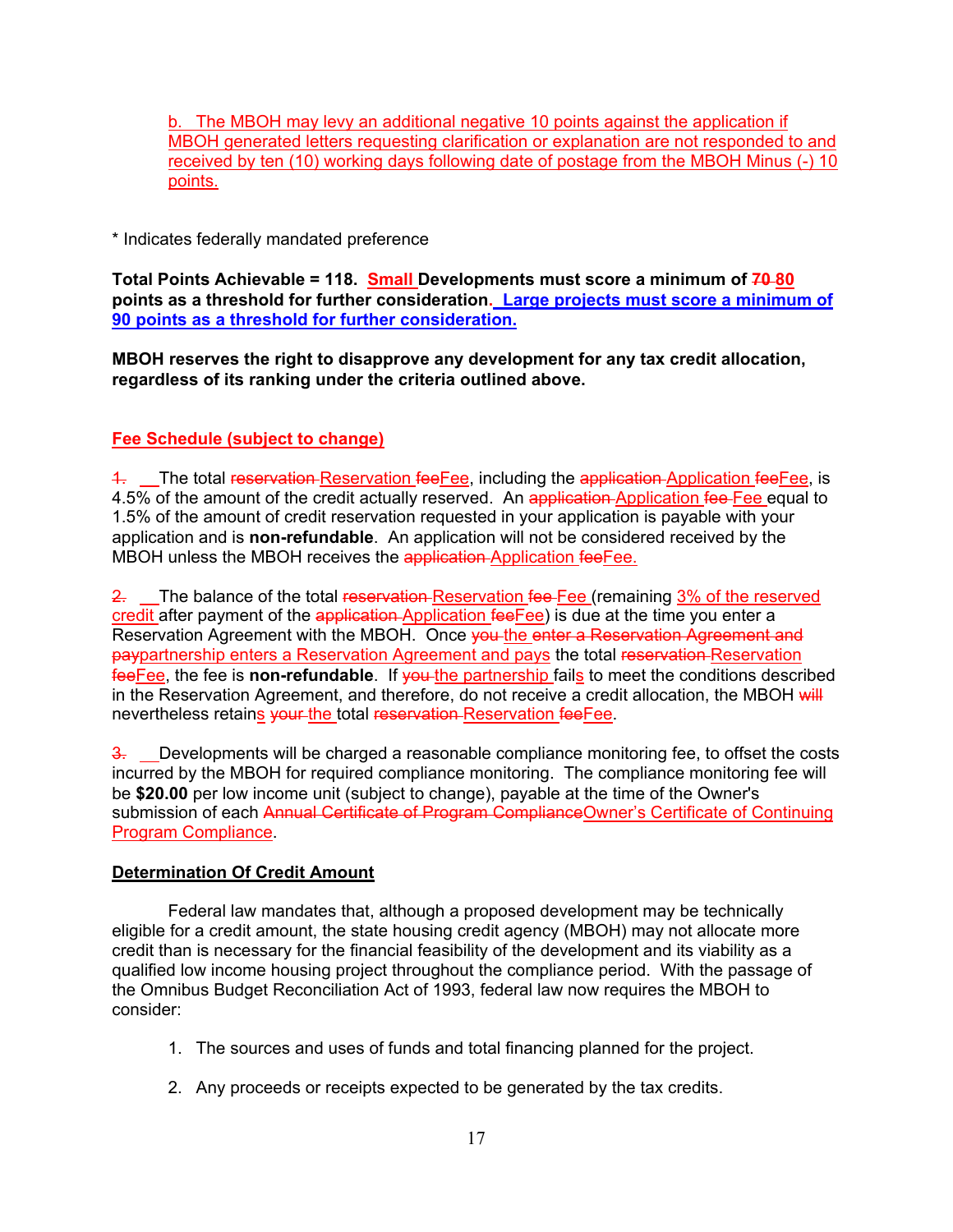- 3. The percentage of costs used for project costs other than the cost of intermediaries.
- 4. The reasonableness of the developmental and operational costs of the project.

In addition to following federal law requirements, the MBOH has incorporating the "State Tax Credit Administration Standards", adopted by the National Council of State Housing Agencies (NCSHA), into its application review procedures.

Based on this evaluation, MBOH will estimate the amount of credit it will reserve for each application. This determination is made solely at MBOH's discretion, and **is not** intended to be a representation to anyone as to the feasibility of the development. Rather, it will serve as the basis for making a reservation of credits. A similar analysis will be done at the time of allocation and placement in service, when development costs are finalized.

Federal law permits MBOH to reserve a greater amount of credits than otherwise available for projects in a Qualified Census Tract or in HUD designated Difficult Development Areas. The increased credit amount is not automatic, and will only be approved on projects when the MBOH determines the credit is needed for financial feasibility.

## **Development Cost Limitations**

In an attempt to balance housing needs in Montana with appropriate use of the state's allocation of tax credit authority, the MBOH sets the following cost limitations for the purpose of calculating the tax credit.

Per unit costs/cost per square foot. The MBOH will evaluate per unit costs and cost per square foot for all projects for reasonableness, taking into account the type of housing, other development costs as detailed below, unit sizes, and the intended target group of the housing. The MBOH will also consider the area of the state and the community where the project will be located in this review.

2. Builder's overhead. Builder's overhead will be limited to a maximum of 2% of construction costs and improvements (i.e., site work, demolition, construction, construction contingencies, and other construction related costs including general requirements) in accordance with NCSHA standards.

-General requirements. General requirements will be limited to 6% of total construction costs as defined above, excluding general requirements, in accordance with NCSHA standards.

4. Builder's profit and developer fees. The following fee limitations are in accordance with NCSHA standards-:

a.  $\rightarrow$  Builder profit will be limited to 6% of construction costs as defined under the Builders Overhead Section above.

b. 2) Developer fees will be limited to a maximum of 15% of total project costs (excluding the developer and builder fees, land costs, and costs of acquisition if a rehabilitation project). Consultant fees will be included as part of the developer fee.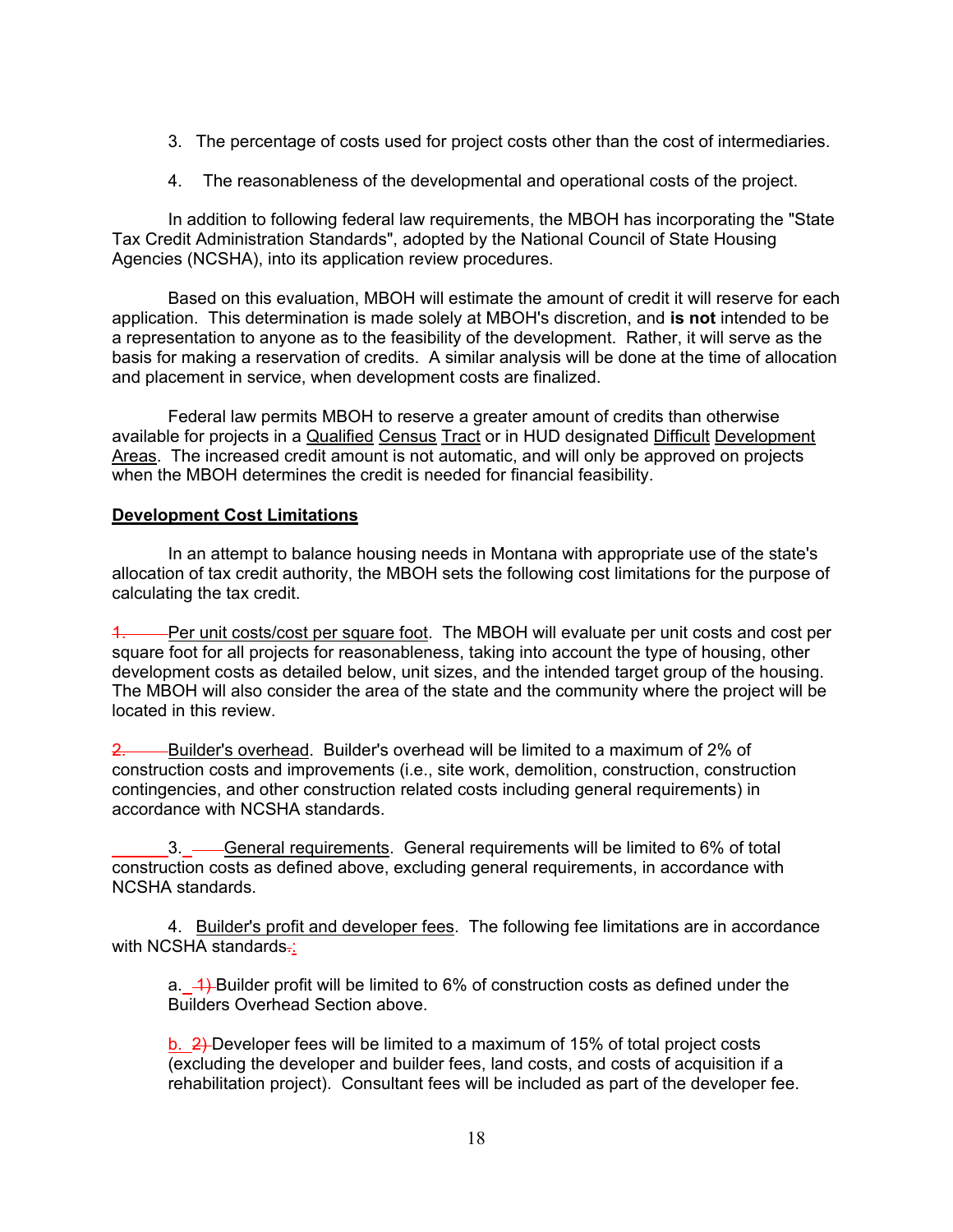Architectural, engineering, and legal fees are considered to be professional services, not consultant fees. Fees for professional services will be examined for reasonableness.

c. Developer fees will be limited to a maximum of 8% of costs of acquisition (excluding land costs) if a rehabilitation project.

d. Disclosure of developer/consultant fees commingled within the project and/or profit as a result of brokered activities will require a statement of total profit. If the developer/consultant receives a commission on the sale of the homes or structures to the multifamily project and also receives the contractor profit, at a minimum, the cost of the homes and the contractor profit and overhead must be subtracted from the total development cost before calculating the 15% maximum. Failure to fully disclose such activity may result in the project's disapproval. (See identities of Interest, below)

5**.** Identities of IdentitiesInterest. Identities of interest are defined as a financial, familial, or business relationship that permits less than arms length transactions. IncludesThis includes, but is not limited to, existence of a reimbursement program or exchange, common financial interests, common officers, directors, or stockholders, or family relationships between officers, directors, or stockholders.The Montana Board of Housing reserves the right to negotiate lower Developer and Builder fees on projects when an identity of interest exists between parties.

> The Montana Board of Housing reserves the right to negotiate lower Developer and Builder fees on projects when an identity of interest exists between parties.

-Operating Expenses. The MBOH will evaluates operating expenses and vacancy rate projections for all projects for reasonableness, taking into account the type of housing, unit sizes, and the intended target group of the housing. The MBOH will also considers the location of the project within the area of the state and the community. where the project will be located in this review.

67. Operating Reserves. Minimum operating reserves should equal four months of projected i) operating expenses; ii), debt service payments; iii), annual replacement reserve payments:  $\frac{1}{2}$  using Using an acceptable third party source, this requirement can be met by the following methods i)either cash  $\ddot{H}$ , letter of credit from a financial institution  $\ddot{H}$ , or a developer guarantee that a syndicator has accepted the responsibility for a reserve.

-Replacement Reserves. Minimum replacement reserves should equal \$200 (\$150 for elderly projects) per unit annually for new construction and \$300 (\$250 for elderly projects) for rehabilitation developments. Exceptions may be made for certain special needs or supportive housing developments. Exceptions will need to be documented and will be reviewed on a case by case basis. In projecting replacement reserves (15 year pro-forma), developments should take into account a realistic rate of inflation foreseeable at the time of application.

The applicant will be required to continue to complyrequire continuous compliance with the development cost limitations established in this Qualified Allocation Plan, and will be required to The applicant will provide the MBOH with a disclosure of fees as part of the Accountant's Certification discussed in this document.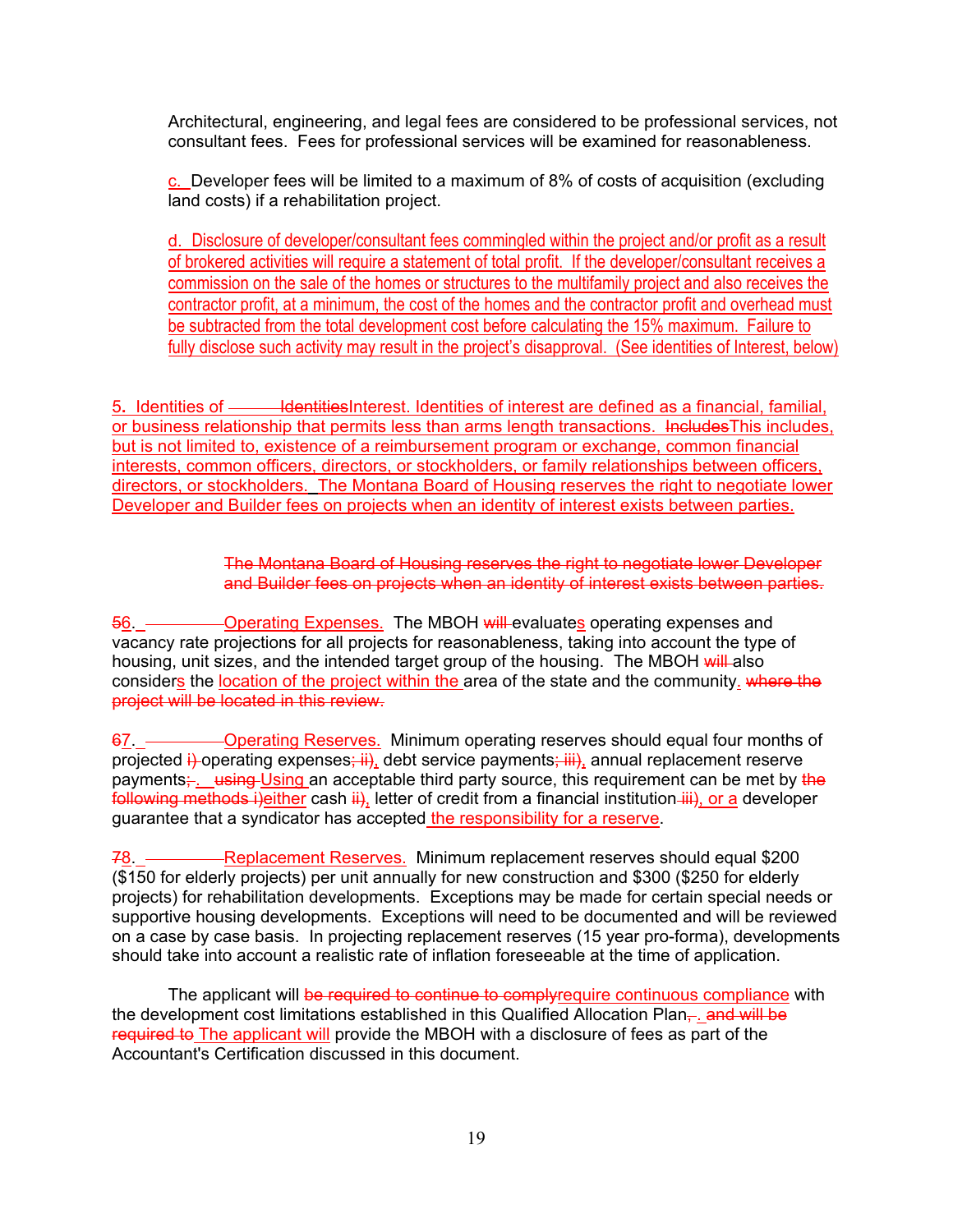#### **Market Analysis**

Developments submitting an application regardless of the number of units must submit a complete comprehensive Market Study prepared by a disinterested third party. Please refer to the instructions for the Tax Credit Supplement of the Uniform Application for complete requirements.

#### **Capital Needs Assessment**

Developments that consist of the rehabilitation of an existing structure will need to submit a Capital Needs Assessment conducted by a competent party. Please refer to the instructions for the Tax Credit Supplement of the Uniform Application for complete requirements.

#### **State Law Requirements**

The applicant and development team will be required to agree to comply with and certify compliancemust certify and agree to comply with Montana State law requirements (e.g., certificate of contractor registration, workers' compensation, unemployment compensation and payroll taxes). This The MBOH will include this certification will be included inin the execution of all Reservation and Carryover Allocation documents. executed by the MBOH.

### **Reservation**

Once MBOH has ranked applications and determined credit amounts for each application, MBOH will make recommendations to the MBOH Board of DirectorsBoard as to reservation of credits. A reservation is a commitment conditioned on evidence of timely progress toward completion of the development acceptable to MBOH, and compliance with federal tax credit requirements.

Once the application has been approved by the Board of Directors Board has approved the application for future reservation of tax credits, the applicant will have 90 days in which to provide evidence the project is progressing (i.e., purchase of land, conditional financing commitment). If the applicant can not show significant evidence toward meeting reservation requirements, the MBOH may withdraw conditional approval of the application.

#### **Status Reporting**

All applicants who receive receiving reservations of credits will be required to provide written status reports every 90 days, beginning 90 days after the reservation date. The documentation regarding the progress should be development specific, and include such items as planning approval and building permits, firm debt and/or equity financing commitments, and construction progress.

The applicant must immediately notify the MBOH in writing if there is any changes occur in the project with respect to the Applicant, the Developer, or any other principle participant in the project. Any The Board reviews and approves any proposed major changes to the project including but not limited to quality of construction, unit composition, target group, location and changes in areas where the project has been scored based on the scoring outlined in this Allocation Plan. must be reviewed and approved by the MBOH Board of Directors. The review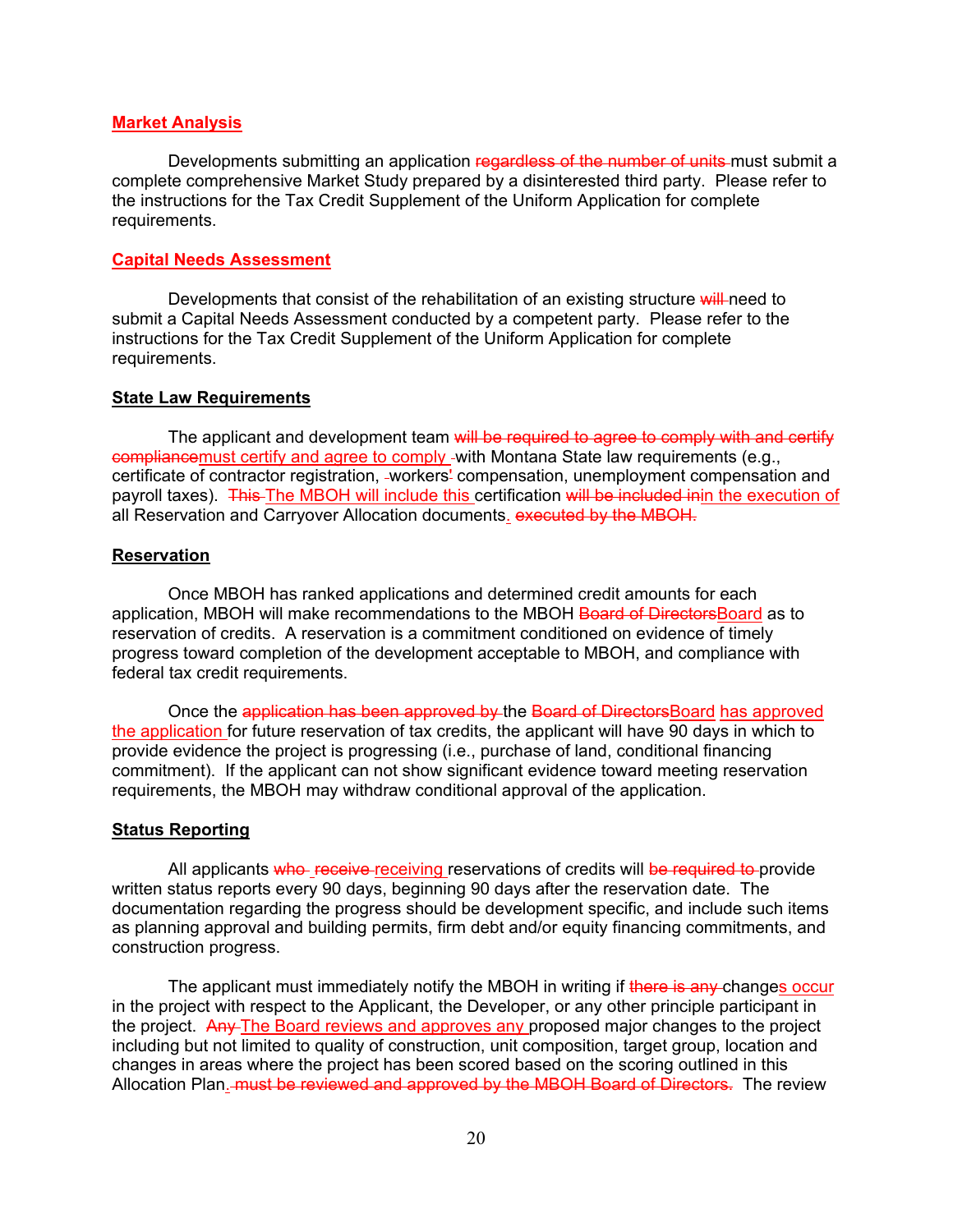and approval must happen prior to the change taking effect or being completed. Changes which are completed without Board approval could result in the loss of some or all credits.

### **Recapture Of Reservations**

Applicants with Board of Directors approval for future reservation or executed reservations will be subject to recapture of the approval or reservation if they are unable to provide evidence satisfactory to MBOH in their status reports of progress towards the completion of the project.The MBOH recaptures an approved Tax Credit reservation when a project fails to make successful process toward completion. Submitting status reports demonstrating satisfactory evidence of the project's completion fall squarely on the shoulders of the applicant. A site visit by the staff may be conducted prior to the issue of the IRS Form 8906.

## **Accountant And Owner Certification**

Prior to issuance of a Carryover Allocation or IRS Form 8609, the MBOH requires an independent third party CPA cost certification, including a statement of eligible and qualified basis for the project. The Accountant Certification must include a breakdown of costs similar to the project costs and uses of the application, including development cost limitation categories as discussed in this allocation plan. The owner must provide a certification, under penalty of perjury, providing the owners name and address, the placed in service date, taxpayer identification number, the project name and address, the total eligible and qualified basis, and the percentage of the project financed by tax exempt tax-exempt bonds.

## **Tax Credit Proceeds**

In order to adequately evaluate sources and uses for Low Income Housing Tax Credit projects, the sponsor/developer will be required to provide information to the MBOH regarding the proceeds or receipts generated from the tax credit. At application, expected proceeds must be estimated by the sponsor/developer. When equity sources are committed, the sponsor/developer must provide the MBOH with a copy of the commitment or agreement. Prior to issuance of IRS Form 8609, the MBOH will require the accountant's certification to include gross syndication proceeds and costs of syndication, even though the costs are not allowed for eligible basis.

# **Rural Development Projects**

On Rural Development projects, tThe MBOH requires a copy of the final Rural Development cost certification, as well as the Accountant Certification of tax credit eligible and qualified basis, and the owner's certification. While a Rural Development project may be technically eligible for an amount of credit, such projects are frequently receives an awarded less than the maximum amount of credit, because less credit is required to fill the financing gap. The MBOH will award only the amount of credit determined necessary to make the project feasible.

# **Tax Exempt Bond Financed Projects**

Projects with tax-exempt financing under the volume limitation on private activity bonds are eligible to receive tax credits outside the state's tax credit allocation volume cap. With the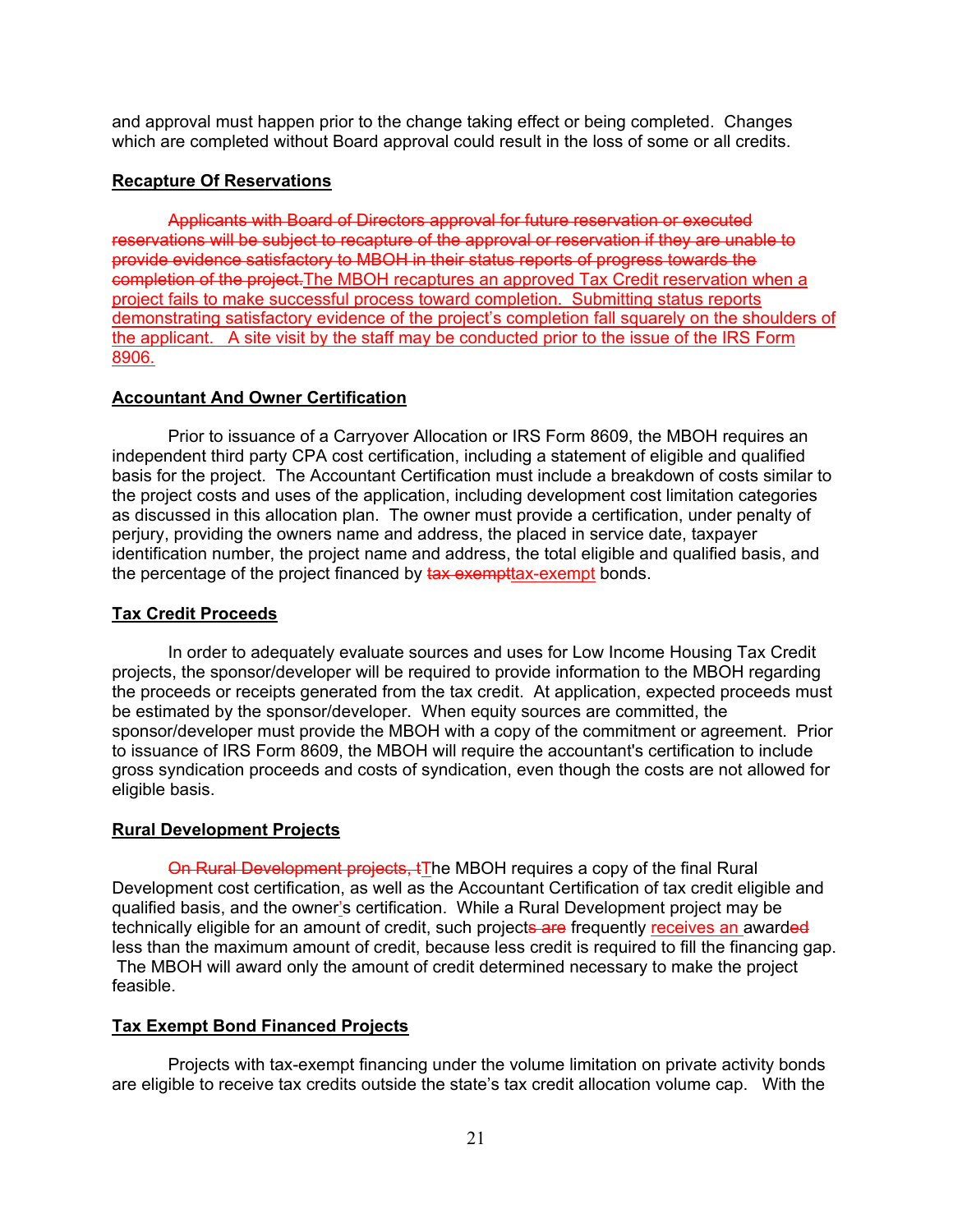exception of not having eligible competition periods or submission deadlines, each project is required to submit the same information and meet the same requirements included in the current Qualified Allocation Plan as a project submitting an application under the State's tax credit allocation volume cap. If the minimum criteria are not met, the project will not receive an allocation of tax credits.

Projects with tax exempt financing must also-submit a certification from the bond financing agency indicating that the project meets the public purpose requirements of the bonds and that the project is consistent with the needs of the community.

#### **Carryover Allocations**

Federal law provides that the state housing credit agency may give a Carryover Allocation to certain qualified buildings which are placed in service not later than the close of 20042005. Federal law requires that more than 10% of the expected basis in the project (including land) must be expended by the later of:  $\frac{f(\cdot)}{g(\cdot)}$  the end of the year in which the allocation was made, or  $(i)$  is ix months following the date of the allocation- and that the owner must have title to the property in order for a project to qualify for a carryover commitment. In addition, the developer must have a loan commitment from a lender outlining the terms and conditions of financing, or a letter evidencing acceptance of an approved loan by the lender prior to receiving a Carryover Allocation. The developer must also provide evidence that the Land Use Restriction Agreement (Declaration of Restrictive Covenants for Low-Income Housing Credits) has been executed and recorded.

Once a Carryover Allocation is provided, the developer will be required to provides written status reports to the MBOH outlining progress toward completion every 90 days, beginning 90 days from the Carryover Allocation date. The documentation regarding the progress should be development specific, and include such items as planning approval and building permits, firm debt and/or equity financing commitments, and construction progress.

#### **Placed In Service/Issuance Of 8609**

The MBOH will not issue an IRS Form 8609 until a building is placed in service, and the MBOH has completed the final credit award evaluation, and the developer has provided an Accountant's Certification, a recorded executed original of the Restrictive Covenant agreement including the date, deed book and page numbers of record, and an Owner's Certification that the building has been placed in service. A building is placed in service when the building is certified or officially declared as available for occupancy.

#### **Compliance Monitoring Required**

Federal law requires state allocating agencies (MBOH) to monitor compliance with provisions of Section 42 of the Internal Revenue Code. Federal law requires allocating agencies to provide a procedure the agency will follow in monitoring for non-compliance and inform tax credit recipients (owners) of procedures and requirements. Included in the requirements are procedures for notifying the Internal Revenue Service (IRS) of any noncompliance of which the allocating agency becomes aware.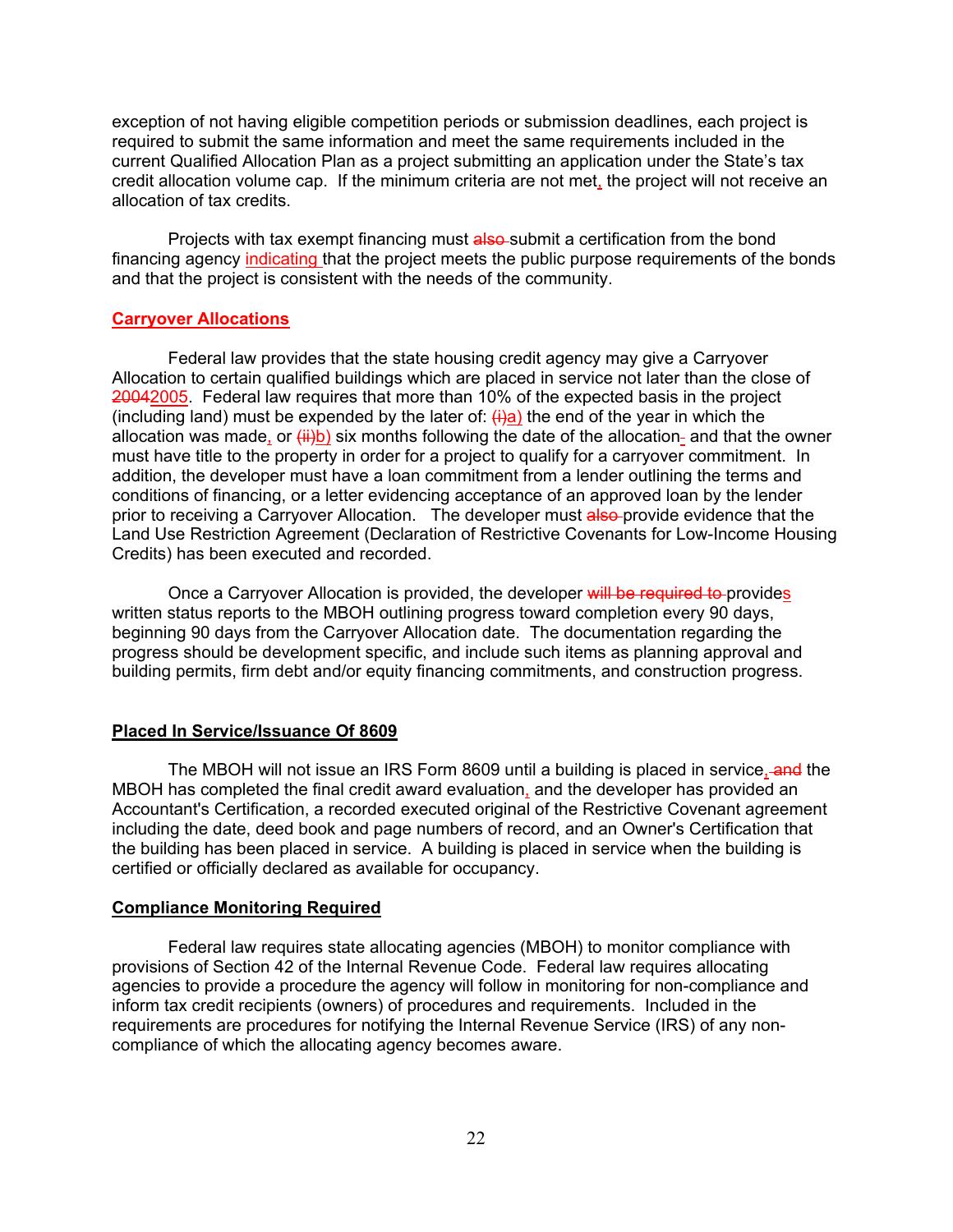The following procedure outlines MBOH plans for monitoring compliance on tax credit projects. Federal income tax regulations related to Procedures for Monitoring Compliance with Low-Income Housing Credit Requirements are published in 26 CFR Part 1 and 602.

#### **General**

#### **Submission Deadlines**

Owners must submit Owner Certifications (a separate certification must be submitted for each project having an allocation of tax credits) and Tenant Income Certifications on the prescribed forms prior to January 25th of each year. At the owners request to MBOH an earlier certification date may be set. However, once the certification date is set, certifications will be due at the same time each year. Federal regulations stipulate there must be no more than 12 months between certifications.

#### **Fees**

An annual fee of \$20 per low income unit (subject to change) will be payable to the MBOH when the owner submits annual certifications. The fee is to offset the costs of tax credit monitoring procedures.

Owner Certifications must be signed by an Officer or owner of theAn Officer or owner of the entity which owns the property must sign the Owners Certification. Managers or management companies of projects who are not owners may not sign this document.

#### **Compliance Monitoring**

 Notification of changes to ownership, property management companies, managers, site managers, or changes to points of contact must be made to the MBOH prior to, or immediately upon affected change by the partnership.

#### **Compliance Term**

The owner must comply with the unit set aside percentage represented by the owner in the Declaration of Restrictive Covenants for Low Income Housing Tax Credits. Owners must continue the set aside for the entire fifteen-year compliance period. Owners who received credits after 1989 must continue the set aside for the fifteen year compliance period, plus the 15 year extended use period. The owner must also maintain the set aside for any additional period covered by the Declaration of Restrictive Covenants.

#### **Partnership Documentation**

 Once the limited partnership documentation has been completed, a copy of the agreement must be forwarded to the MBOH compliance office.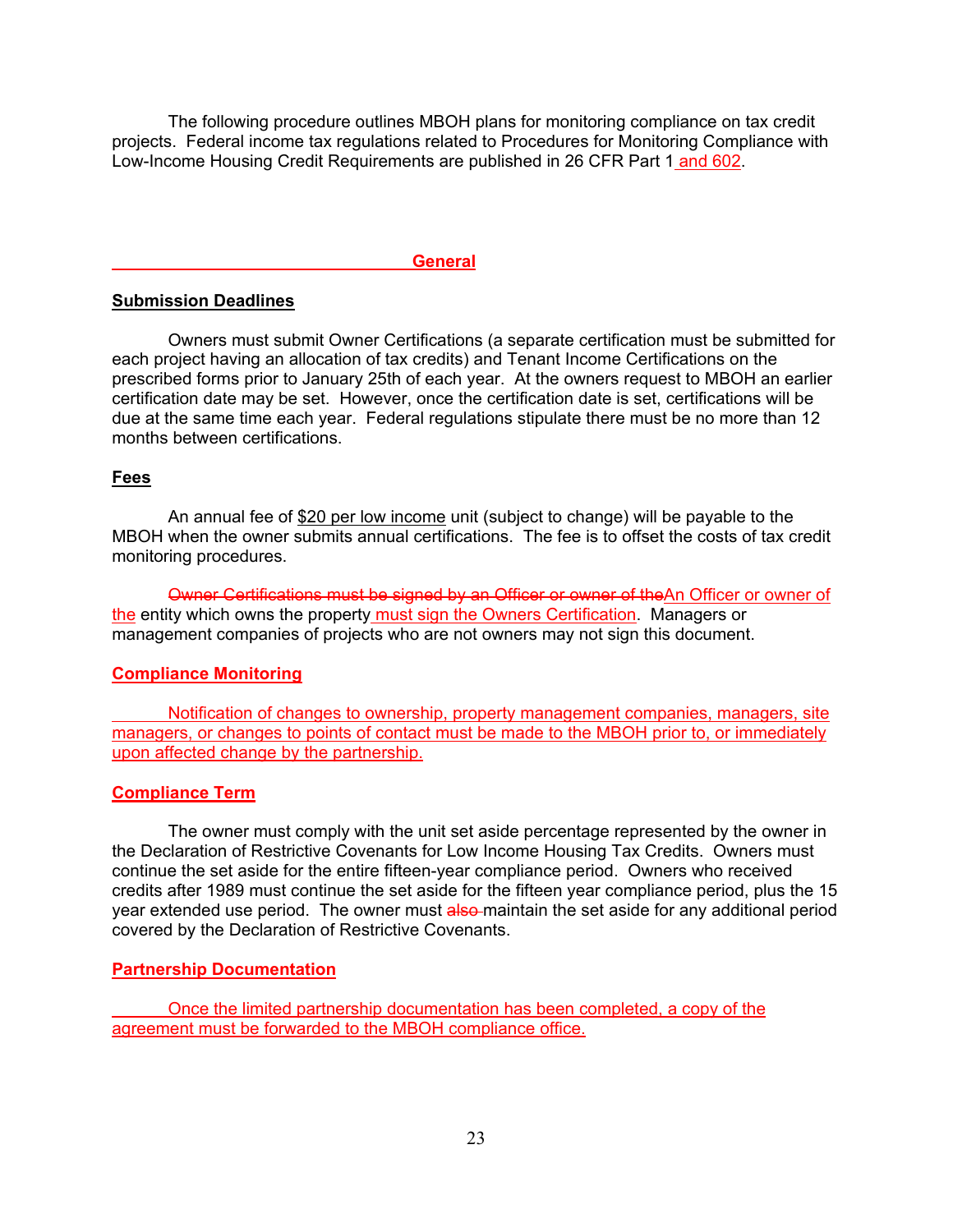### **Owner Annual Certification (26 CFR 1.42(c)(1))**

The MBOH will require a signed statement of Owner Certification from the owner on an annual basis. This statement must be filed with the MBOH every year during the compliance period, and if applicable, during the extended use agreement. Certifications are contained in Exhibit B of the Restrictive Covenants for any projects with Executed and filed Restrictive Covenants. The Final Regulations published in September,September 1992, added several items to the certification requirements. Owners must file annual certifications on the form provided by MBOH. This form may not be substituted.

# **Tenant Income Certifications (26 CFR 1.42 (c)(2))**

An annual Tenant Income Certification must be completed and signed by the owner/manager and tenant, and filed with the MBOH, in addition to the Owners Annual Certification. Projects eligible for an exemption from annual certification under IRS Revenue Procedure 94-64, (which applies to projects which are 100% low income where every unit is occupied by a qualified tenant and credit is claimed on 100% of the units) must provide certifications for all tenants the first year or each year until the project reaches 100% low income occupancy. Any exemptions from annual certification granted do not exempt the owner from obtaining and providing to the MBOH certifications for all new tenants each year.

1. — For Rural Development projects, the MBOH will accept Form FmHA 1944-8-Tenant Certification. Tax credit income is based on the Annual Income (section 17.f.) rather than Adjusted Income portion of the form. MBOH will not require owners to send in documentation supporting the numbers represented on the form with the Tenant Certifications. MBOH will review supporting documentation as part of the On-Site Review process.

2. — For all other projects, the owners must complete the MBOH Certification of Tenant Eligibility and Income Verification and file it with the MBOH on an annual basis for each tenant. MBOH will not require owners to send in documentation supporting the numbers represented on the form with the Tenant Certifications. MBOH will review supporting documentation as part of the On-Site Review process. With MBOH approval, an owner's form may be substituted, if it contains all the required information. Please note the tenant must certify income "under penalty of perjury".

### **Annual Operating Expense Information**

All project owners must submit operating income and cost information for the projects latest fiscal period. This information will be used to maintain a database of all tax credit projects in the state.

### **1ST Year 8609**

All project owners must submit a copy of the project's first year 8609's that were or will be filed with the IRS.

**On-Site Review Process (26 CFR 1.42 (c)(2))**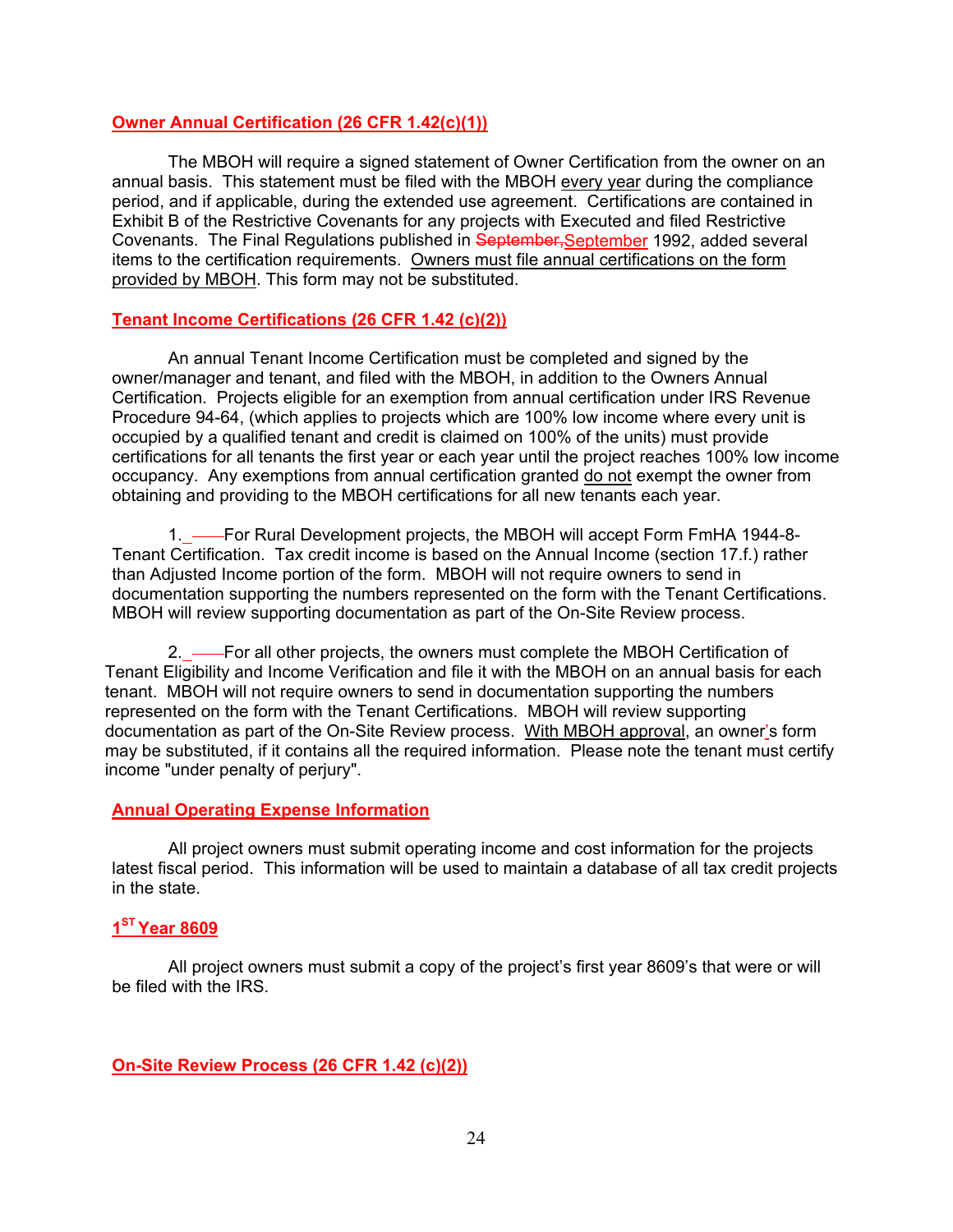The MBOH will perform an on-site review and inspection of each project at least once every three years. MBOH will notify the owner/manager in advance prior to the review. During this review MBOH staff will:

1. ——Tours and inspects the project and go in a minimum of 20% of the units in each building. MBOH, at its discretion, may request to view additional units based on the initial inspection. The MBOH will not notify the Owner/Manager which units are to be sampled in advance.

2. — Inspects supporting documentation for numbers represented on the Certification of Tenant Eligibility and Income Verification or the FmHA Tenant Certification for a sample of tenants. The MBOH will not notify the Owner/Manager which tenant records will are to be sampled in advance.

3. — Inspects rent records for a sample of units.

4. If applicable, reviews completed IRS Forms 8609 and Schedule A of Form 8609 for the project for the last tax filing.

If MBOH determines it is necessary, projects may be inspected more than once every three years. The cost of any additional inspections will be billed to the respective project.

Under the inspection provision (26 CFR 1.42 (d)), the MBOH must have the right tohas the authority to perform an on-site inspection of any low-income housing project at least through the end of the compliance period of the buildings in the project. As discussed under "Compliance Term" above, this would includeon-site reviews may continue through the extended use period for applicable projects.

If at any time, Section 42 of the Code or regulations implementing said Section require the MBOH to undertake additional monitoring of the Section 42 Occupancy Restrictions or, alternatively, the MBOH chooses to undertake additional monitoring of the Section 42 Occupancy Restrictions,concerns over occupancy restrictions, under Section 42 of the Code or the implementing regulations require the MBOH to undertake additional monitoring (or the MBOH elects to undertake additional monitoring), the MBOH will require the owner to substantiate compliance. + the The Owner will take any and all actions reasonably necessary and required by the MBOH to substantiate the Owner's compliance with the Section 42 Occupancy Restrictionsto comply. The Owner will pay a reasonable fee to the MBOH for such monitoring activities performed by the MBOH.

#### **Records Retention (26 CFR 1.42 (5)(b))**

Federal regulations require the owner of a low income housing project receiving tax credits to retain the following information for each qualified low income building in the project. The information must show for each year in the compliance period:

1. The total number of residential rental units in a building (including the number of bedrooms and the size in square feet of each residential rental unit).

2. The percentage of residential rental units in the building that are low income units.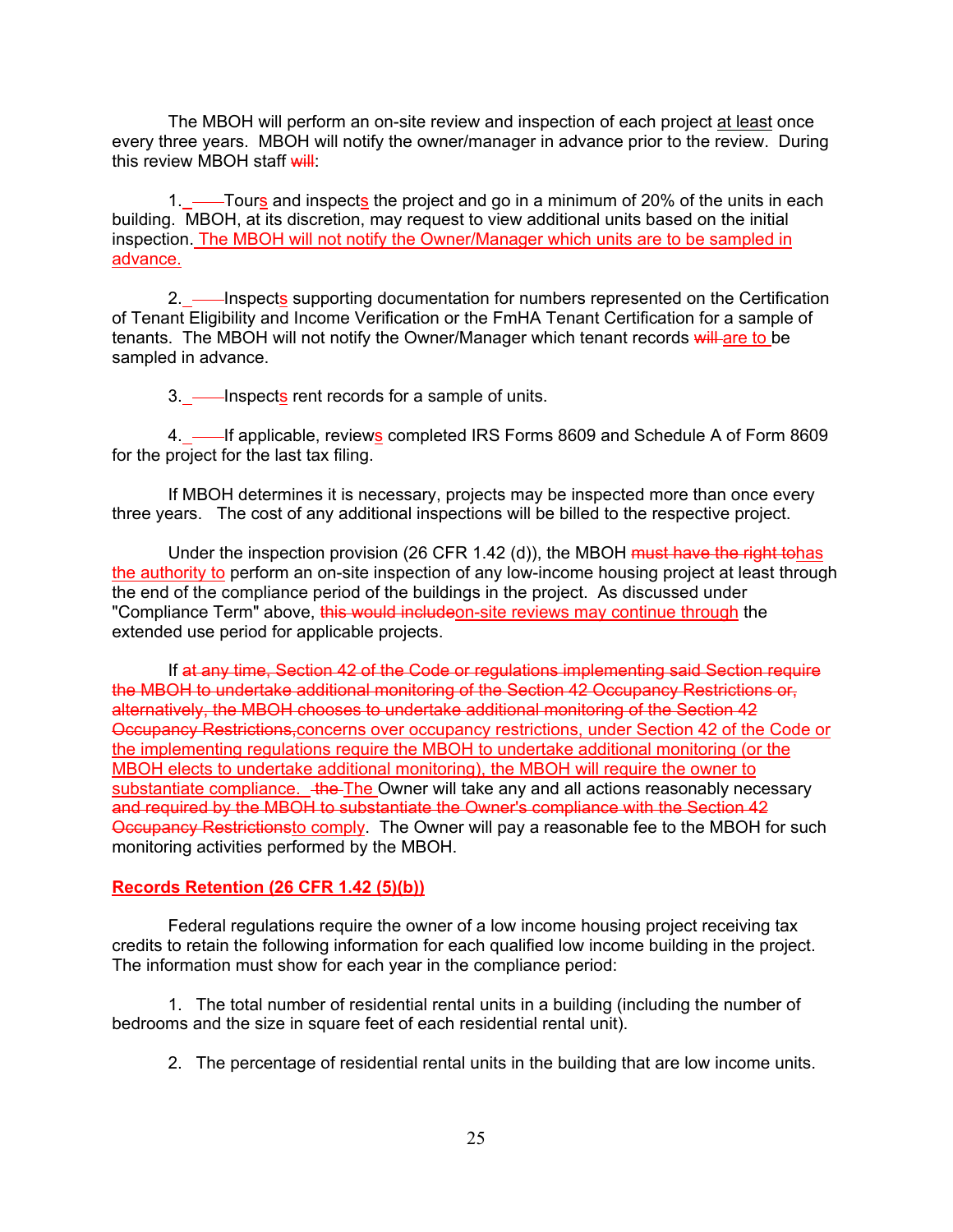3. The rent charged on each residential rental unit in the building (including any utility allowances).

4. The number of occupants in each low-income unit if the rent was determined by the number of occupants in each unit (projects receiving credit before the Revenue Reconciliation Act of 1989).

5. The low income unit vacancies in the building and information that shows when, and to whom, the next available units were rented. If a unit is left vacant, or in a mixed use project is rented to a non-qualifying tenant, the owner must maintain documentation showing a diligent attempt was made to rent the unit to a qualifying tenant.

6. The annual income certification of each low income tenant (by unit), including annual certifications for each continuous tenant.

7. Documentation to support each low income tenant's income certification. This may must include a copy of a) verification of income from third parties such as employers or state agencies paying unemployment compensation, b) the tenant's federal income tax return, and c) Forms W-2, or verification of income from third parties such as employers or state agencies paying unemployment compensation. Tenant income is calculated in a manner consistent with determination of income under Section 8 housing.

8. The eligible basis and qualified basis of the building at the end of the first year of the credit period.

9. The character and use of any non-residential portion of the building included in the eligible basis of the building, if applicable.

Owners should also retain records relating to the amount of credit claimed for the Low Income Housing Tax Credit, including the Form 8609 and Schedule A of Form 8609.

Under the record retention provision of the IRS compliance regulations, the owner is required to retain the above mentioned records for at least 6 years after the due date for filing the federal income tax return for that year. Records for the first year of the credit period, however, must be retained for at least 6 years beyond the due date for filing the federal income tax return for the last year of the compliance period. Owner should also retain records relating to the amount of credit claimed for the Low Income Housing Tax Credit, including the Form 8609 and Schedule A of Form 8609.

# **Notice To Owner (26 Cfr CFR 1.42 (Ee)(2))**

Under the notification-of-noncompliance provisions, the MBOH must provide prompt written notice to the owner if MBOH does not receive the certification(s) described in this document, or is not permitted to inspect the tenant income supporting documentation, rent records, or the project. In addition, the MBOH must provide prompt written notice to the owner if MBOH discovers by inspection, review, or in some other manner, that the project is not in compliance with the provisions of Section 42.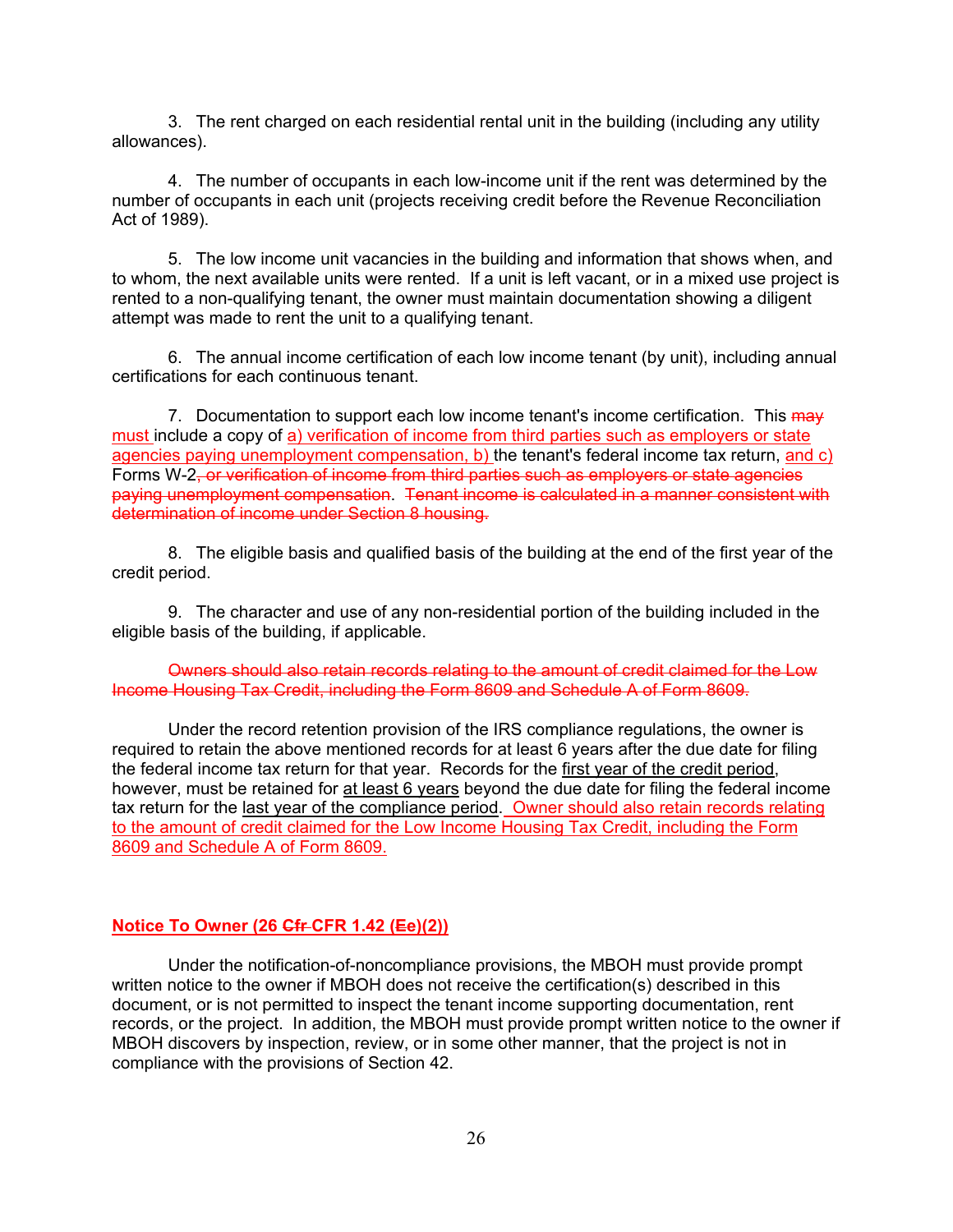# **Correction Period (26 CFR 1.42 (e)(4))**

The owner will be given a correction period of up to 90 days from the date of notice. During this time, the owner must supply any missing certifications and/or bring the project into compliance with the provisions of Section 42. IRS regulations require MBOH to notify the IRS even if the non-compliance is cured so the IRS may determine whether a penalty is necessary. IRS does not intend to have MBOH determine whether penalties will be assessed.

If the project is out of compliance, a penalty may apply to all units in the project. The IRS will determine whether penalties will be assessed for the project. Penalties may include:

1. Recapture of any accelerated portion of the tax credits for prior years.

2. Disallowance of the credit or a portion of the credit for the entire year in which the non-compliance occurs.

3. Assessment of interest for the recapture year and previous years.

### **Notice To Irs IRS (26 Cfr CFR 1.42 (Ee)(3))**

MBOH must file IRS Form 8823 "Low-Income Housing Credit Agencies Report of Noncompliance" with the IRS no later than 45 days after the end of the correction period, and no earlier than the end of the correction period. Again, MBOH must file this notice whether or not the noncompliance or failure to certify is corrected.

#### **Liability (26 CFR 1.42 (g))**

Compliance with the requirements of Section 42 is the responsibility of the owner of the building for which the credit is allowable. MBOH's obligation to monitor for compliance with the requirements of Section 42 does not make the Agency liable for an owner's noncompliance.

No member, officer, agent, or employee of MBOH shall be personally liable concerning any matters arising out of, or in relation to, the compliance monitoring of a low-income housing project.

#### **Allocation Plan Revisions**

This Allocation Plan may be amended at any time after giving public notice, scheduling and holding a public hearing, and with the approval of the MBOH and the Governor.

#### **Closing**

The MBOH is charged with allocating no more tax credits to any given development than is required to make that development economically feasible. This decision shall be made solely at the discretion of MBOH, but in no way represents or warrants to any sponsor, investor, lender, or others that the development is, in fact, feasible or viable.

MBOH's review of documents submitted in connection with this allocation is for its own purposes. In allocation of the tax credits, MBOH makes no representations to the owner or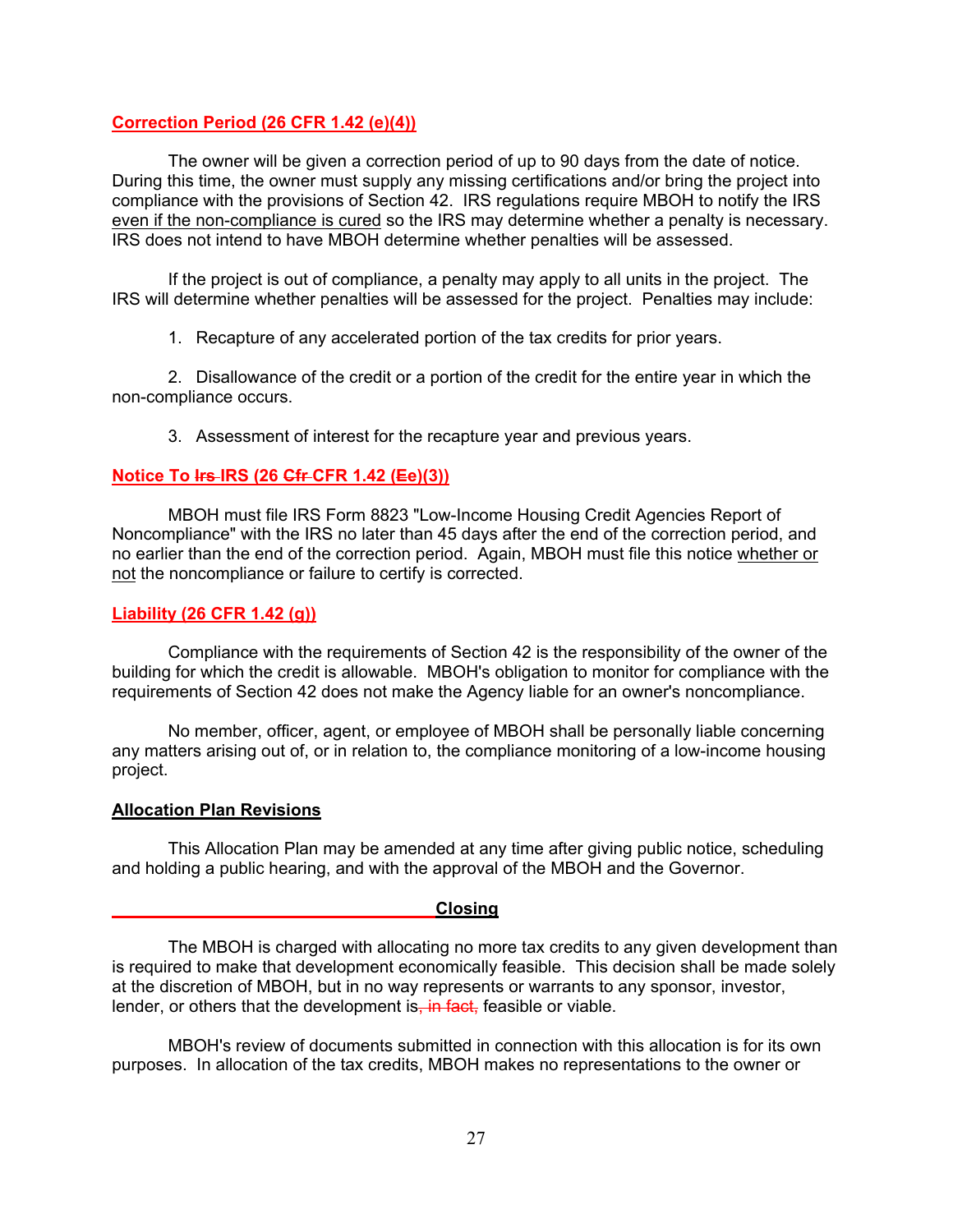anyone else regarding adherence to the Internal Revenue Code, Treasury regulations, or any other laws or regulations governing Low Income Housing Tax Credits.

No member, officer, agent, or employee of MBOH shall be personally liable concerning any matters arising out of, or in relations to, the allocation of the Low Income Housing Tax Credit.

The following high cost areas are from 2002 and are subject to change in September.

# **HIGH COST AREAS LOW INCOME HOUSING TAX CREDITS**

Section  $42(d)(5)(C)$  of the Internal Revenue Code defines a Qualified Census Tract as any census tract or equivalent geographic area in which at least 50% of households have an income less than 60% of the Area Median Gross Income (AMGI). Section 42 defines a Difficult Development Area as any area designated by the Secretary of HUD as an area that has high construction, land and utility costs relative to the AMGI.

When an area, which can be a county or a specific census tract, is designated as either a Qualified Census Tract or a Difficult to Develop Area, a project proposed for a high cost area is eligible for an increase in eligible basis of up to 130%. This means that a greater amount of tax credits than otherwise available may be approved, if it is determined that the greater amount is needed for financial feasibility of given projects.

# MONTANA BUREAU OF CENSUS DESIGNATED QUALIFIED CENSUS TRACTS